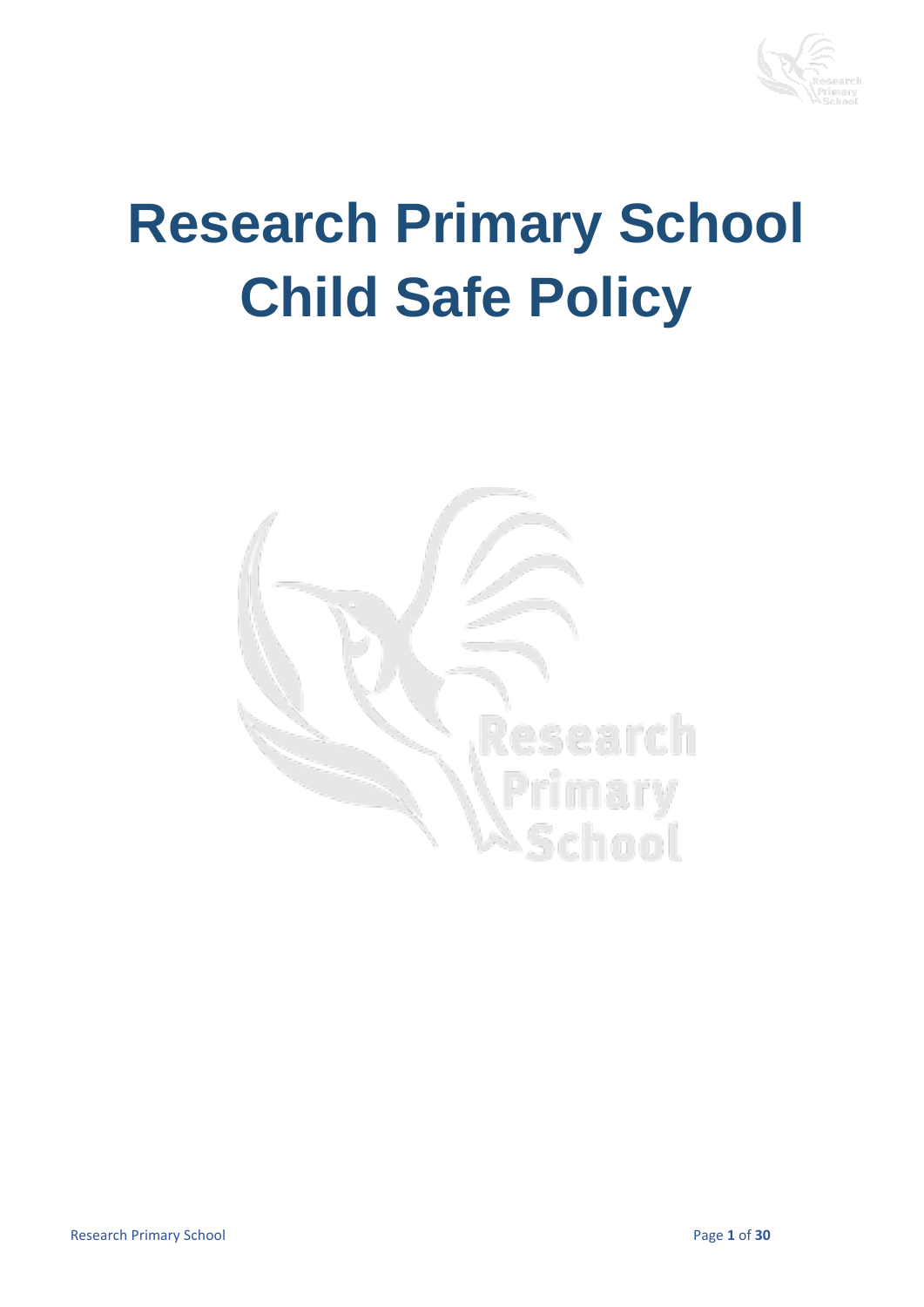

# **Contents**

# **Overview**

Standard 1 Strategies to embed an organisational culture of child safety, including through effective leadership arrangements

Standard 2 A child safe policy and commitment to child safety

Standard 3 A code of conduct that establishes clear expectations for appropriate behaviour with children

Standard 4 Screening, supervision, training and other human resources practices that reduce the risk of child abuse by new and existing personnel

Standard 5 Processes for responding to and reporting suspected child abuse

Standard 6 Strategies to identify and reduce or remove risks of child abuse

Standard 7

Strategies to promote the participation and empowerment of children

Appendix Child Safe policy outline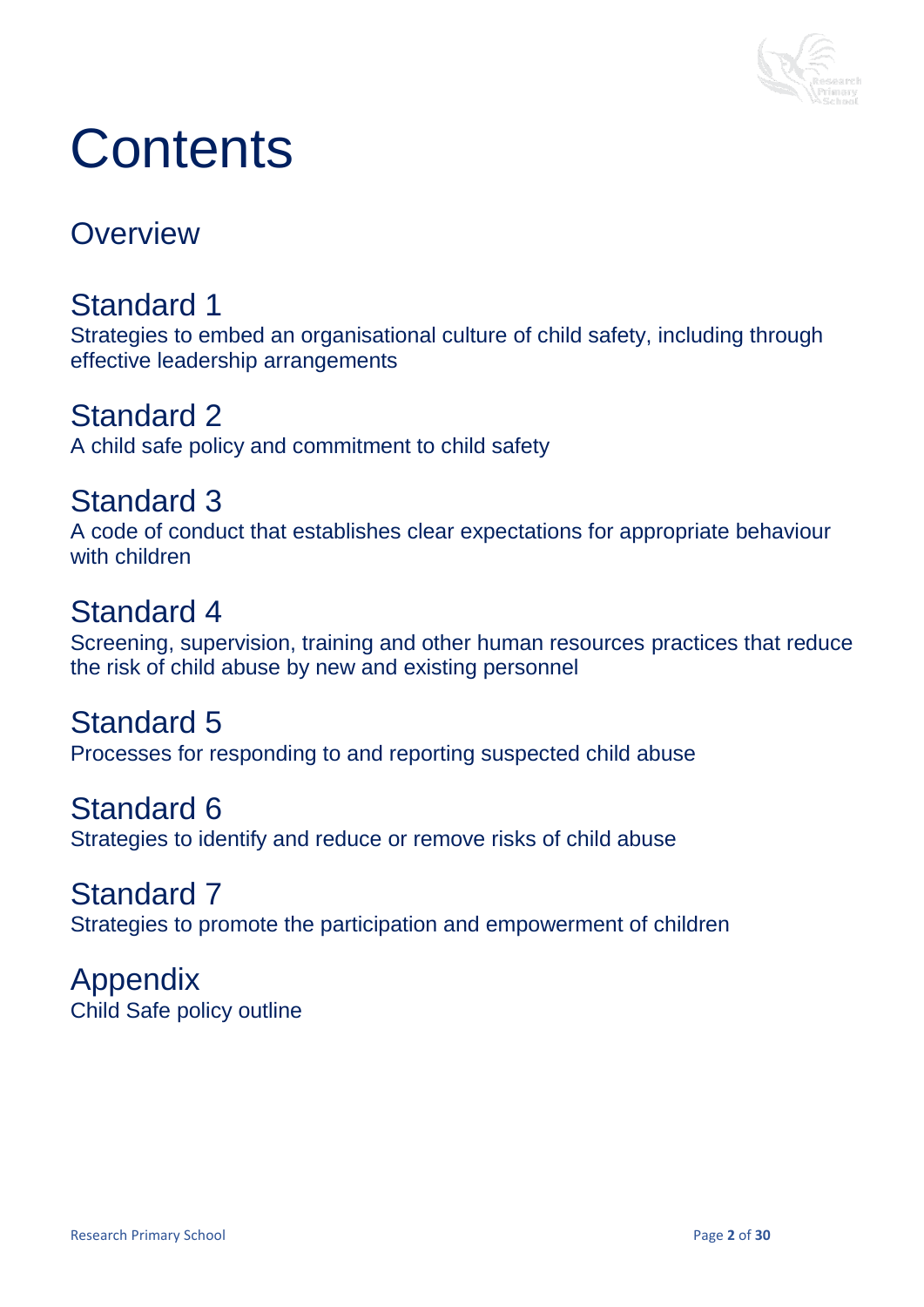

# **Overview**

The Child Safe Standards are compulsory minimum standards for all Victorian schools, to ensure they are well prepared to protect children from abuse and neglect.

To create and maintain a child safe organisation, an entity to which the Child Safe Standards apply must have:

- 1. Strategies to embed an organisational culture of child safety, including through effective leadership arrangements
- 2. A child safe policy or statement of commitment to child safety
- 3. A code of conduct that establishes clear expectations for appropriate behaviour with children
- 4. Screening, supervision, training and other human resources practices that reduce the risk of child abuse by new and existing personnel
- 5. Processes for responding to and reporting suspected child abuse
- 6. Strategies to identify and reduce or remove risks of child abuse
- 7. Strategies to promote the participation and empowerment of children.

Research Primary School has addressed each of these standards, and created the following document to ensure all Child Safe Standards are met.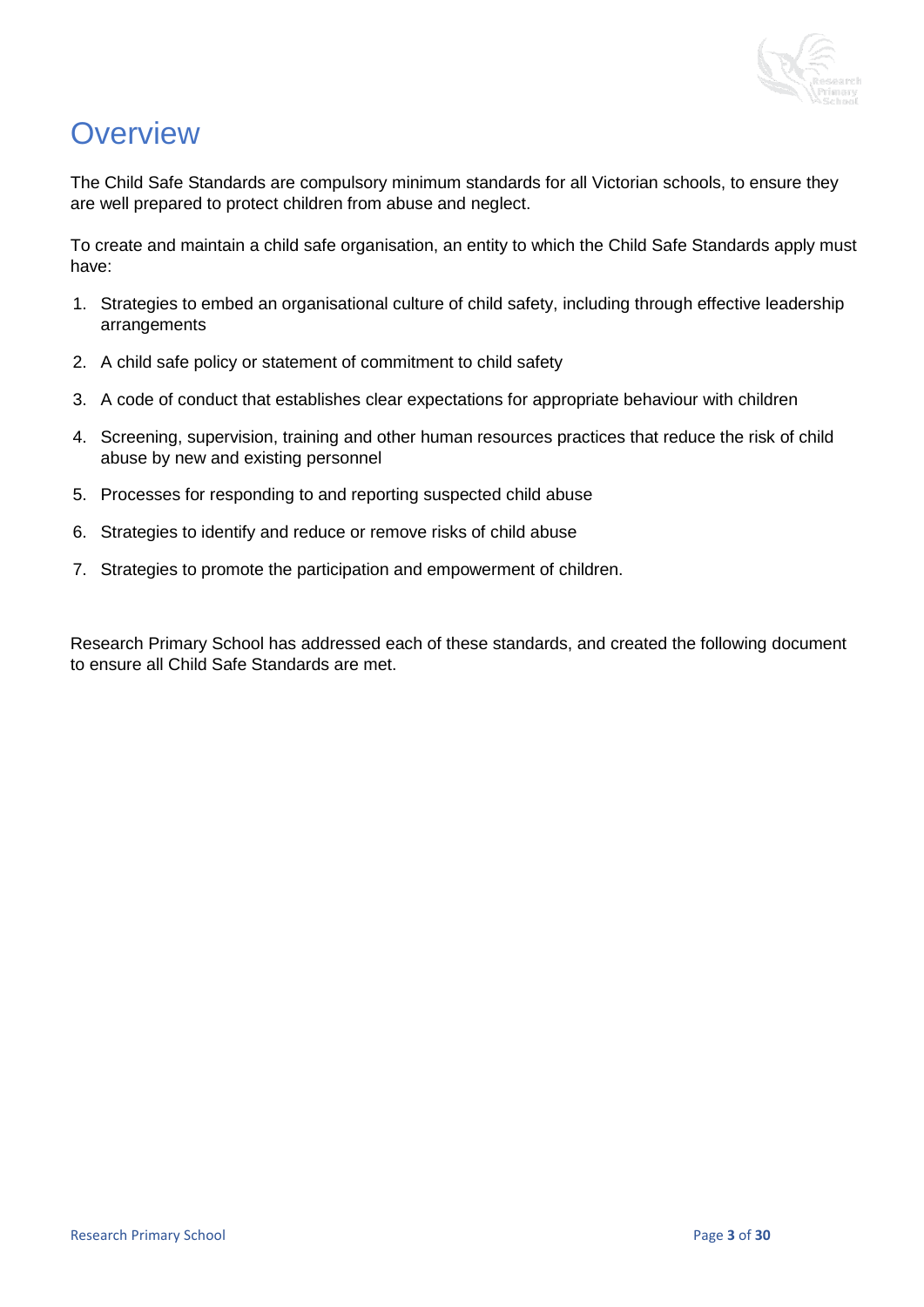

# Standard 1

### Strategies to embed an organisational culture of child safety, including through effective leadership arrangements

Working with children can be very rewarding, and it brings additional responsibilities.

Research Primary School understands that it must act to protect children from abuse, and build an environment where children feel respected, valued and encouraged to reach their full potential. We understand that this requires a culture of child safety to be embedded throughout our school, to ensure that child safety is part of everyone's everyday thinking and practice. Research Primary School acknowledges that such a culture is achieved through proactive leadership, in demonstrating the appropriate values, attitudes and behaviours of an organisation.

A child safe environment is the product of a range of strategies and initiatives. Research Primary School fosters a culture of openness, inclusiveness and awareness. Children and adults within the Research Primary School community know what to do if they observe or are subject to abuse or inappropriate behaviour.

All Research Primary School staff and volunteers will consider the safety of all children, and recognise the importance of cultural safety for Aboriginal children, cultural safety for children from culturally and linguistically diverse backgrounds, and the safety of children with a disability.

#### Governance in a child safe environment

Research Primary School's leadership understand they must take a preventative, proactive and participatory approach to child safety issues. The safety and wellbeing of children in your organisation should be a paramount consideration when developing activities, policies and management practices.

#### **Leadership responsibilities**

Research Primary School's leadership is responsible for embedding a culture of child safety. The school's leadership will take the lead in protecting children from abuse, must be made aware of child abuse allegations and risks, and take responsibility for ensuring an appropriate response.

Research Primary School's leadership will ensure that all allegations of child abuse and child safety concerns are treated very seriously. This includes complying with all legal requirements, including reporting suspicions of child abuse to police and/or child protection.

If Research Primary School believes a child is at immediate risk of abuse, the School will phone 000.

#### **Identify and analyse risk of abuse**

Research Primary School will adopt an approach to prevent, detect and respond to child abuse risks. This includes a risk management strategy and policy that sets out how our school identifies, assesses, and takes steps to reduce or remove child abuse risks.

#### **Develop a child safe policy**

Research Primary School has developed a child safe policy, which outlines our commitment to promoting children's wellbeing and protecting children from abuse.

#### **Develop codes of conduct**

Research Primary School has developed a code of conduct which specifies the standards of conduct and care required when working and interacting with children. Additionally, Research Primary School actively encourages appropriate behaviour between children.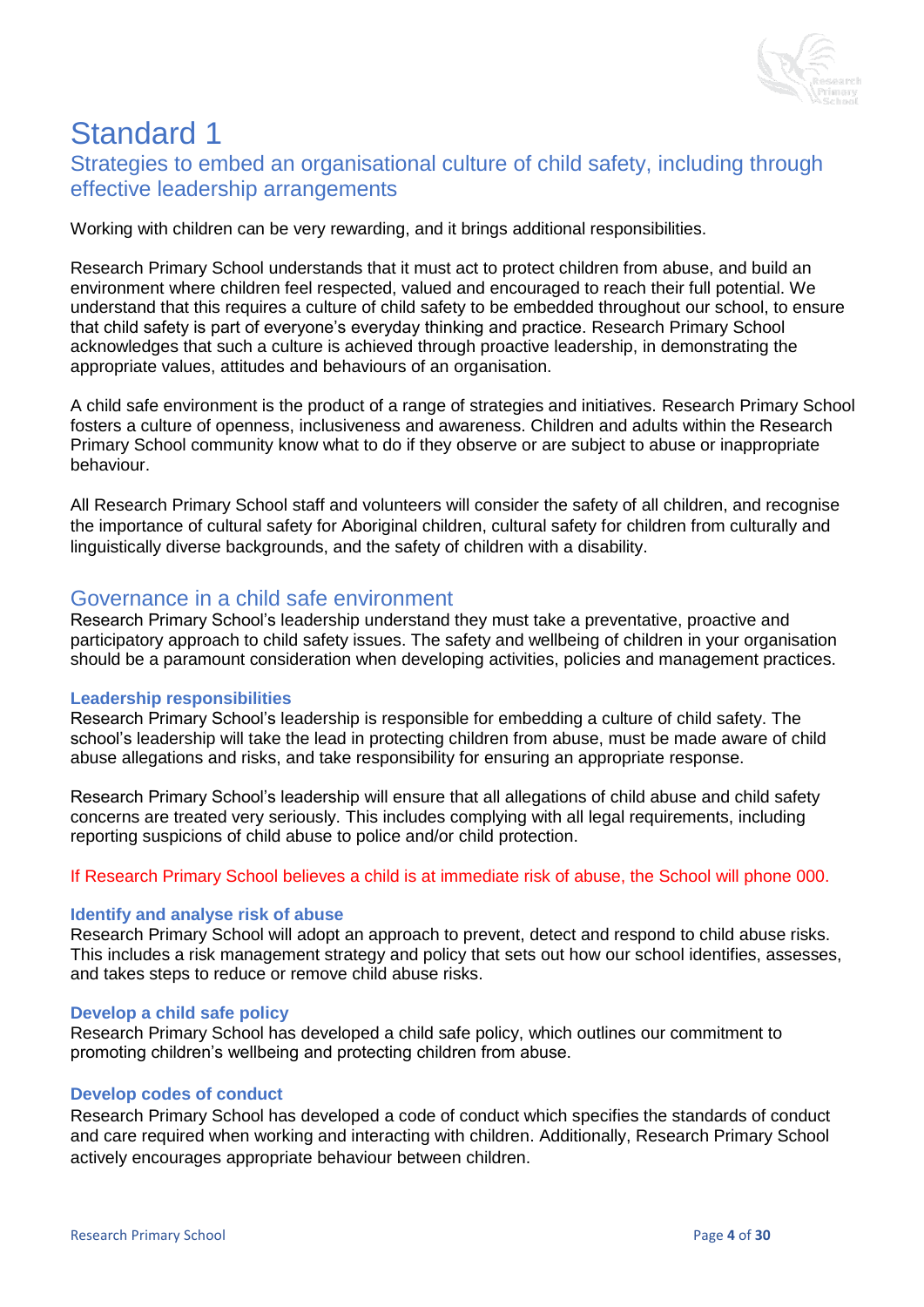

#### **Choose suitable employees and volunteers**

Research Primary School takes all reasonable steps to ensure that it engages the most suitable and appropriate people to work with children. This includes police record and identity checks, Working with Children Checks where required, face-to-face interviews, and detailed reference checks from previous employers - including from the applicant's most recent line manager.

#### **Support, train, supervise, and enhance performance**

Research Primary School ensures that volunteers and employees who work with children have ongoing supervision, support and training so that their performance is developed and enhanced to help protect children from abuse. School leadership, managers, and a child safety officer/champion understand their responsibilities. A child safety officer/champion is a person in our school who has extensive knowledge of child safety issues, and is a point of contact for others who have questions/concerns, or want to report an allegation of abuse.

#### **Promote inclusion**

Research Primary School is inclusive to all children and families. In particular, our school has established a culture that supports:

- cultural safety for Aboriginal children, for example by working in partnership with Aboriginal peoples and Aboriginal community controlled organisations
- cultural safety for children from culturally and/or linguistically diverse backgrounds, for example by using inclusive language and images in policy documents, and communications such as the website and newsletters
- the safety of children with a disability, for example by ensuring your organisation is accessible to everyone and ensuring appropriate training and supervision of staff and volunteers working with children with a disability.

#### **Empower and promote the participation of children in decision-making**

Research Primary School promotes the involvement and participation of children in developing and maintaining child safe environments. For example, Research Primary School will provide opportunities for children to express their views on the school's child safe policy or code of conduct, and then incorporate this feedback to improve our policies and practices. Ideas from children may be sought through suggestion boxes, feedback sessions, and class discussion.

#### **Research Primary School actively listens to children and takes them seriously, particularly if they are disclosing abuse or concerns for their safety or the safety of other children.**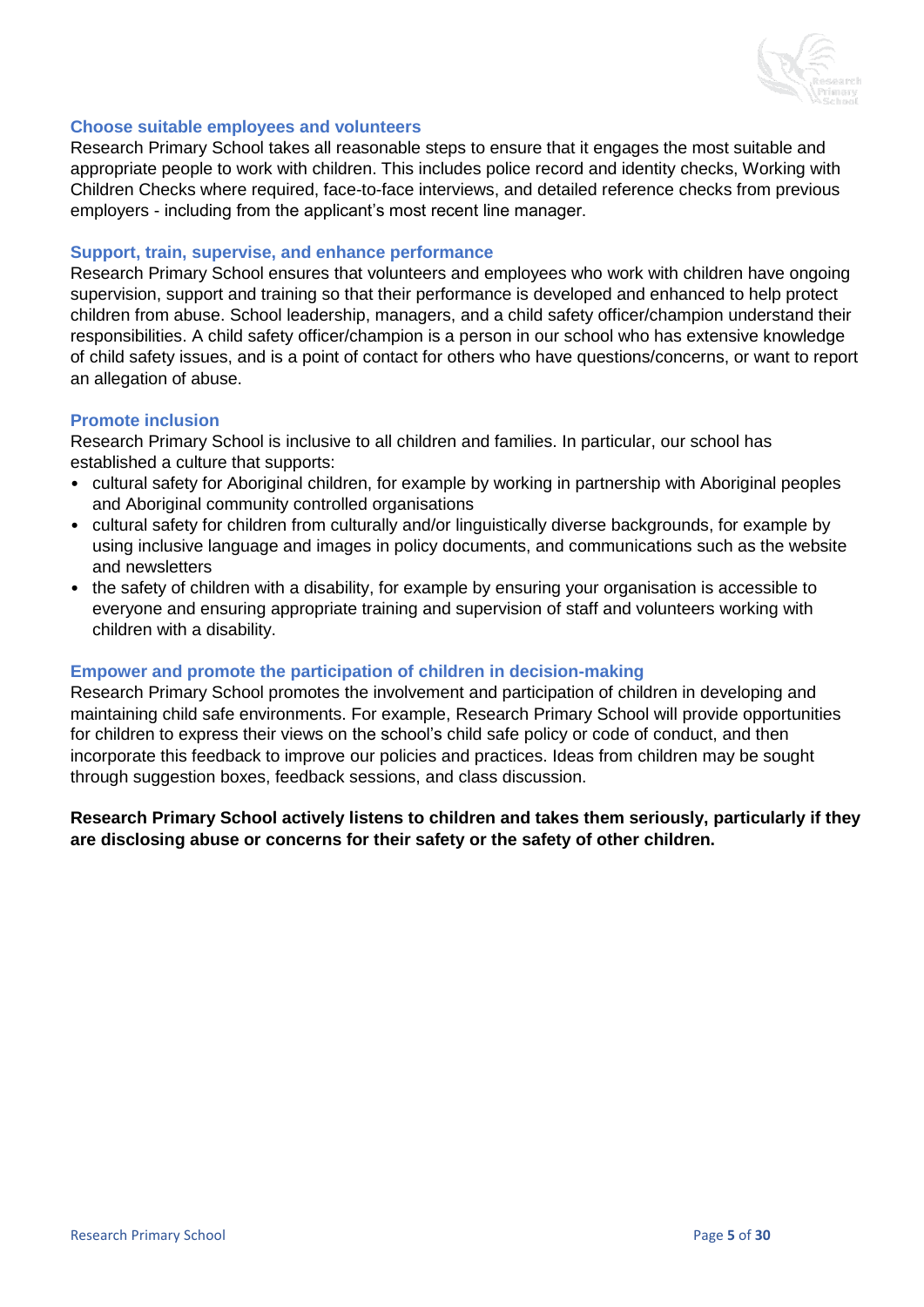

# Standard 2

### A child safe policy and commitment to child safety

#### Research Primary School's Statement of Commitment to Child Safety

Research Primary School is committed to the safety and wellbeing of all children and young people. This is the primary focus of our care and decision-making.

Research Primary School has zero tolerance for child abuse. We are committed to providing a child safe environment where children and young people **are safe and feel safe**, and their voices are heard about decisions that affect their lives. Particular attention will be paid to the cultural safety of Aboriginal children and children from culturally and/or linguistically diverse backgrounds, as well as the safety of children with a disability.

Every person involved with Research Primary School has a responsibility to understand the important and specific role he/she plays – both individually and collectively - to ensure that the wellbeing and safety of all children and young people is at the forefront of all they do and every decision they make.

In its planning, decision-making and operation, Research Primary School will:

1. Take a preventative, proactive and participatory approach to child safety;

- 2. Value and empower children to participate in decisions which affect their lives;
- 3. Foster a culture of openness that supports all persons to safely disclose risks of harm to children;
- 4. Respect diversity in cultures and child rearing practices while keeping child safety paramount;
- 5. Provide written guidance on appropriate conduct and behaviour towards children;

6. Engage only the most suitable people to work with children and have high quality staff and volunteer supervision and professional development;

7. Ensure children know who to talk with if they are worried or are feeling unsafe, and that they are comfortable and encouraged to raise such issues;

8. Report suspected abuse, neglect or mistreatment promptly to the appropriate authorities;

9. Share information appropriately and lawfully with other organisations where the safety and wellbeing of children is at risk; and

10. Value the input of and communicate regularly with families and carers.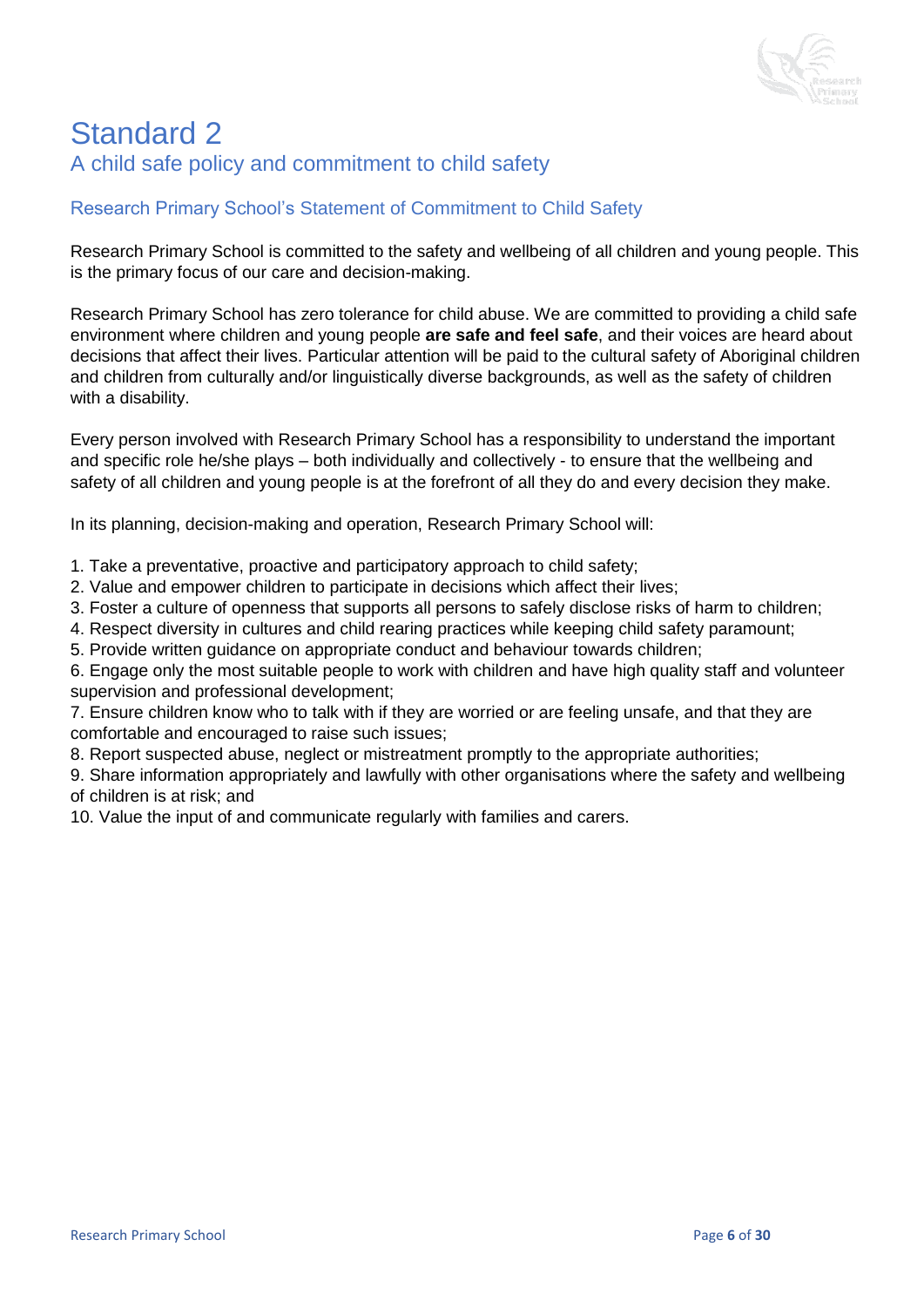

### Research Primary School's Child Safe Policy

Research Primary School's child safe policy is publicly available to help raise awareness about the importance of child safety in organisations and demonstrates our commitment to protecting children from abuse.

- Research Primary School is committed to child safety. We want children to be safe, happy and empowered.
- We support and respect all children, as well as our staff and volunteers. We are committed to the safety, participation and empowerment of all children.
- We have zero tolerance of child abuse, and all allegations and safety concerns will be treated very seriously and consistently with our robust policies and procedures.
- We have legal and moral obligations to contact authorities when we are worried about a child's safety, which we follow rigorously.
- Our organisation is committed to preventing child abuse and identifying risks early, and removing and reducing these risks.
- Our organisation has robust human resources and recruitment practices for all staff and volunteers.
- Our organisation is committed to regularly training and educating our staff and volunteers on child abuse risks.
- We support and respect all children, as well as our staff and volunteers. We are committed to the cultural safety of Aboriginal children, the cultural safety of children from a culturally and/or linguistically diverse backgrounds, and to providing a safe environment for children with a disability.
- We have specific policies, procedures and training in place that support our leadership team, staff and volunteers to achieve these commitments.

#### If we believe a child is at immediate risk of abuse, Research Primary School will phone 000.

#### **Our children**

This policy is intended to empower children who are vital and active participants in our school. We involve them when making decisions, especially about matters that directly affect them. We listen to their views and respect what they have to say.

We promote diversity and tolerance in our organisation, and people from all walks of life and cultural backgrounds are welcome. In particular we:

- promote the cultural safety, participation and empowerment of Aboriginal children
- promote the cultural safety, participation and empowerment of children from culturally and/or linguistically diverse backgrounds
- ensure that children with a disability are safe and can participate equally.

#### **Our staff and volunteers**

This policy guides our staff and volunteers on how to behave with children in our school. All of our staff and volunteers must agree to abide by our code of conduct which specifies the standards of conduct required when working with children. All staff and volunteers, as well as children and their families, are given the opportunity to contribute to the development of the code of conduct.

#### **Training and supervision**

Training and education is important to ensure that everyone in our school understands that child safety is everyone's responsibility.

Our school's culture aims for all staff and volunteers (in addition to parents/carers and children) to feel confident and comfortable in discussing any allegations of child abuse or child safety concerns. We train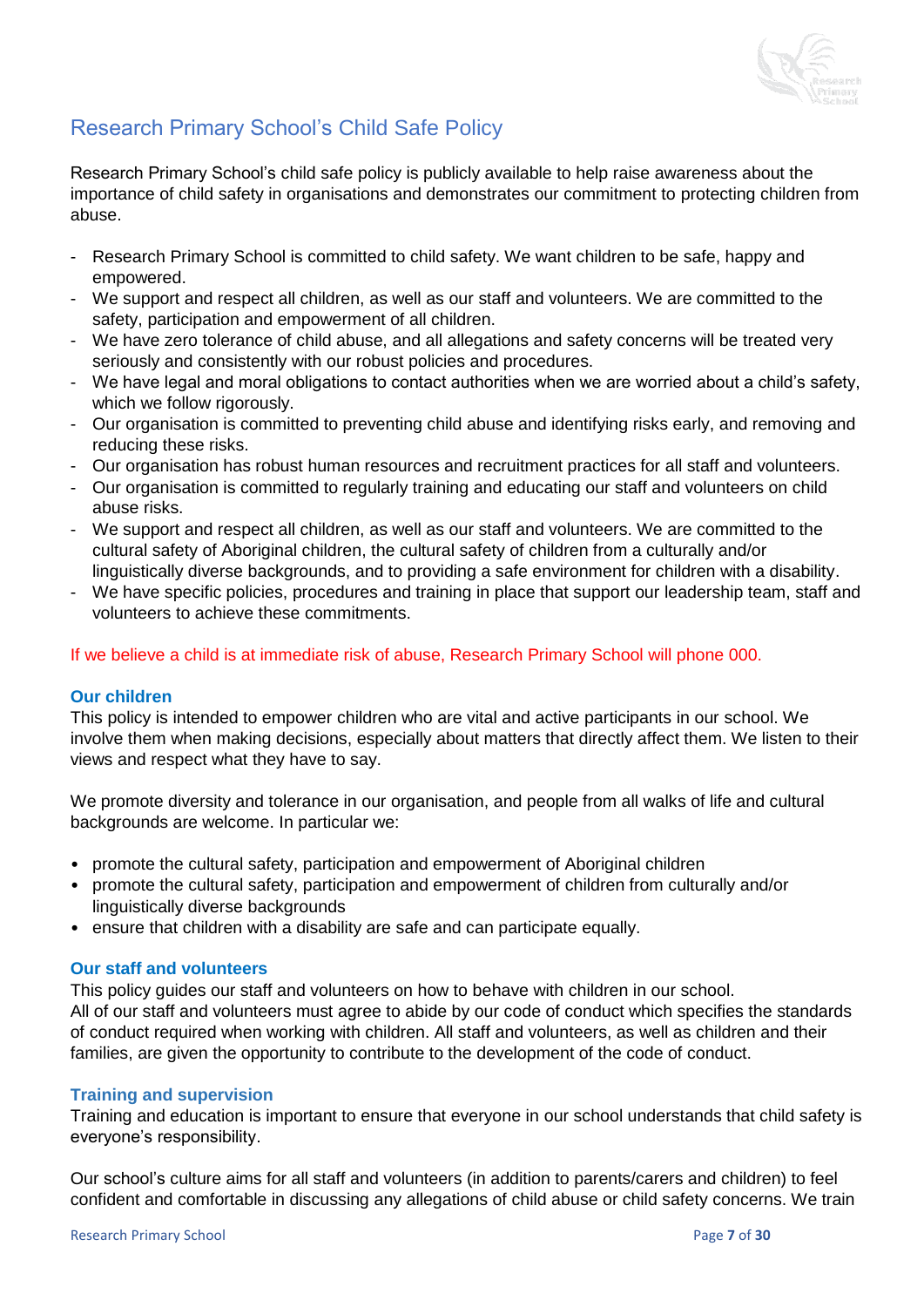

our staff and volunteers to identify, assess, and minimise risks of child abuse and to detect potential signs of child abuse.

Research Primary School also supports our staff and volunteers through ongoing supervision to develop their skills to protect children from abuse, and promote the cultural safety of Aboriginal children, the cultural safety of children from linguistically and/or diverse backgrounds, and the safety of children with a disability.

New employees and volunteers will be supervised regularly to ensure they understand our school's commitment to child safety, and that everyone has a role to play in protecting children from abuse, as well as checking that their behaviour towards children is safe and appropriate. Any inappropriate behaviour will be reported through appropriate channels, including the Department of Health and Human Services and Victoria Police, depending on the severity and urgency of the matter.

#### **Recruitment**

Research Primary School takes all reasonable steps to employ skilled people to work with children. We develop selection criteria and advertisements which clearly demonstrate our commitment to child safety, and an awareness of our social and legislative responsibilities. Our school understands that when recruiting staff and volunteers, we have ethical as well as legislative obligations.

We welcome applications from Aboriginal peoples, people from culturally and/or linguistically diverse backgrounds, and people with a disability.

People who are engaged in child-related work, including volunteers, who are required to hold a [Working](http://www.workingwithchildren.vic.gov.au/)  [with Children Check](http://www.workingwithchildren.vic.gov.au/) will be required to provide evidence of this Check.

When appropriate, we will carry out reference checks and police record checks to ensure that we are recruiting the right people. Police record checks if used, will only be for the purposes of recruitment, and are discarded after the recruitment process is complete. We do retain our own records (but not the actual criminal record) if an applicant's criminal history affected our decision making process. If during the recruitment process a person's records indicate a criminal history, then the person will be given the opportunity to provide further information and context.

#### **Fair procedures for personnel**

At Research Primary School, the safety and wellbeing of children is our primary concern. We are also fair and just to personnel. The decisions we make when recruiting, assessing incidents, and undertaking disciplinary action will always be thorough, transparent, and based on evidence.

We record all allegations of abuse and safety concerns using our incident reporting form, including investigation updates. All records are securely stored. If an allegation of abuse or a safety concern is raised, we provide updates to children and families on progress and any actions we as a school take.

#### **Privacy**

All personal information considered or recorded will respect the privacy of the individuals involved, whether they be staff, volunteers, parents or children, unless there is a risk to someone's safety. Research Primary School has safeguards and practices in place to ensure any personal information is protected. Everyone is entitled to know how this information is recorded, what will be done with it, and who will have access to it.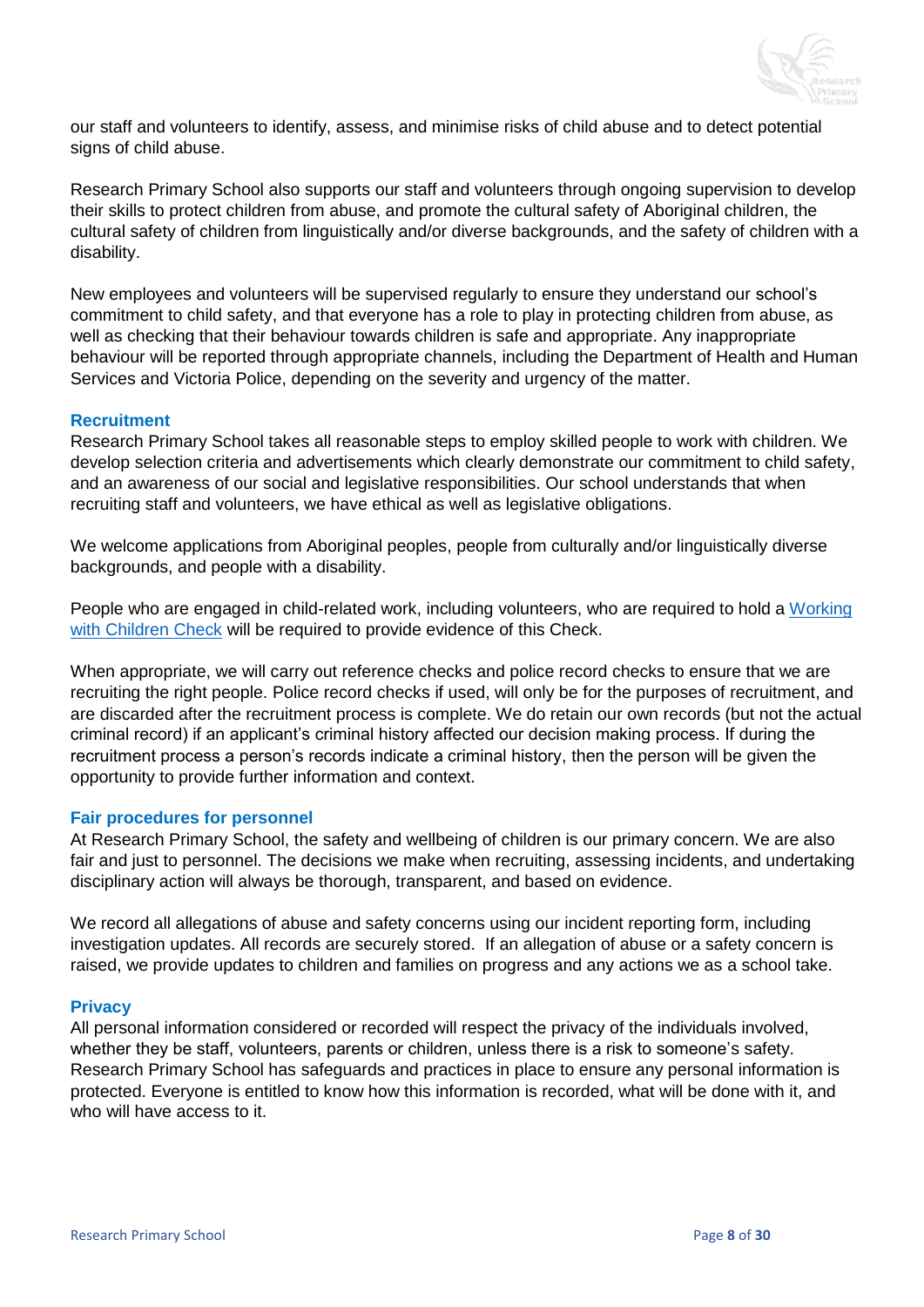

#### **Legislative responsibilities**

Research Primary School takes our legal responsibilities seriously, including:

- **Failure to disclose:** Reporting child sexual abuse is a community-wide responsibility. All adults in Victoria who have a reasonable belief that an adult has committed a sexual offence against a child under 16 have an obligation to report that information to the police.
- **Failure to protect:** People of authority in our school will commit an offence if they know of a substantial risk of child sexual abuse and have the power or responsibility to reduce or remove the risk, but negligently fail to do so.
- Any personnel who are **mandatory reporters** must comply with their duties.

#### **Risk management**

In Victoria, organisations are required to protect children when a risk is identified (see information about failure to protect above). In addition to general occupational health and safety risks, Research Primary School proactively manages risks of abuse to our children.

We have risk management strategies in place to identify, assess, and take steps to minimise child abuse risks, which include risks posed by physical environments (for example, any doors that can lock), and online environments (for example, no staff member or volunteer is to have contact with a Research Primary School child on social media).

#### **Allegations, concerns, and complaints**

Research Primary School takes all allegations seriously and has practices in place to investigate thoroughly and quickly. Our staff and volunteers are trained to deal appropriately with allegations. We work to ensure all children, families, staff and volunteers know what to do and who to tell if they observe abuse or are a victim, and if they notice inappropriate behaviour.

We all have a responsibility to report an allegation of abuse if we have a reasonable belief that an incident took place (see information about failure to disclose above).

If an adult has a **reasonable belief** that an incident has occurred, then they must report the incident.

Factors contributing to reasonable belief may be:

- a child states they or someone they know has been abused (noting that sometimes the child may in fact be referring to themselves)
- behaviour consistent with that of an abuse victim is observed
- someone else has raised a suspicion of abuse but is unwilling to report it
- observing suspicious behaviour.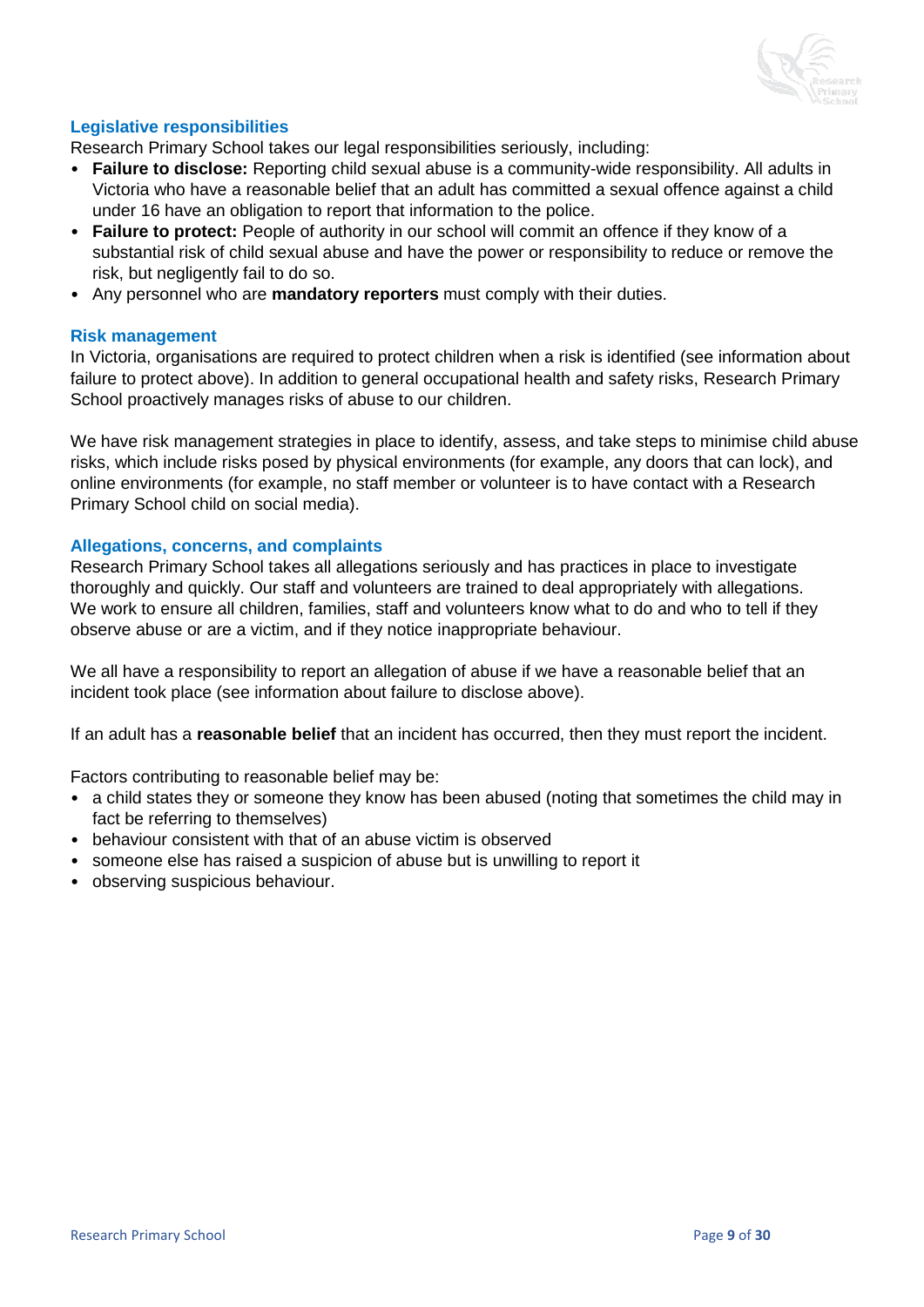

## Standard 3 A code of conduct that establishes clear expectations for appropriate behaviour with children

### Research Primary School's Child Safety Code of Conduct

Research Primary School is committed to the safety and wellbeing of children and young people. Our school community recognises the importance of, and a responsibility for, ensuring our school is a safe, supportive and enriching environment which respects and fosters the dignity and self-esteem of children and young people, and enables them to thrive in their learning and development.

This Code of Conduct aims to protect children and reduce any opportunities for child abuse or harm to occur. It also assists in understanding how to avoid or better manage risky behaviours and situations. It is intended to complement child protection legislation, Department policy, school policies and procedures and professional standards, codes or ethics as these apply to staff and other personnel.

The Principal and school leaders of Research Primary School will support implementation and monitoring of the Code of Conduct, and will plan, implement and monitor arrangements to provide inclusive, safe, and orderly schools and other learning environments. The Principal and school leaders of Research Primary School will also provide information and support to enable the Code of Conduct to operate effectively.

All staff, contractors, volunteers and any other member of the school community involved in child-related work are required to comply with the Code of Conduct by observing expectations for appropriate behaviour below. The Code of Conduct applies in **all** school situations, including school camps, and in the use of digital technology and social media.

#### **Acceptable behaviours**

As staff, volunteers, contractors, and any other member of the school community involved in childrelated work, individually, we are responsible for supporting and promoting the safety of children by:

- Upholding Research Primary School's statement of commitment to child safety at all times
- Treating students and families in the school community with respect both within the school environment, and outside the school environment, as part of normal social and community activities.
- Listening and responding to the views and concerns of students, particularly if they are telling you that they or another child has been abused or that they are worried about their safety/the safety of another child
- Promoting the cultural safety, participation and empowerment of Aboriginal and Torres Strait Islander students
- Promoting the cultural safety, participation and empowerment of students with culturally and/or linguistically diverse backgrounds
- Promoting the safety, participation and empowerment of students with a disability
- Reporting any allegations of child abuse or other child safety concerns to the school's leadership
- Understanding and complying with all reporting or disclosure obligations (including mandatory reporting) as they relate to protecting children from harm or abuse
- If child abuse is suspected, ensuring as quickly as possible that the student(s) are safe and protected from harm.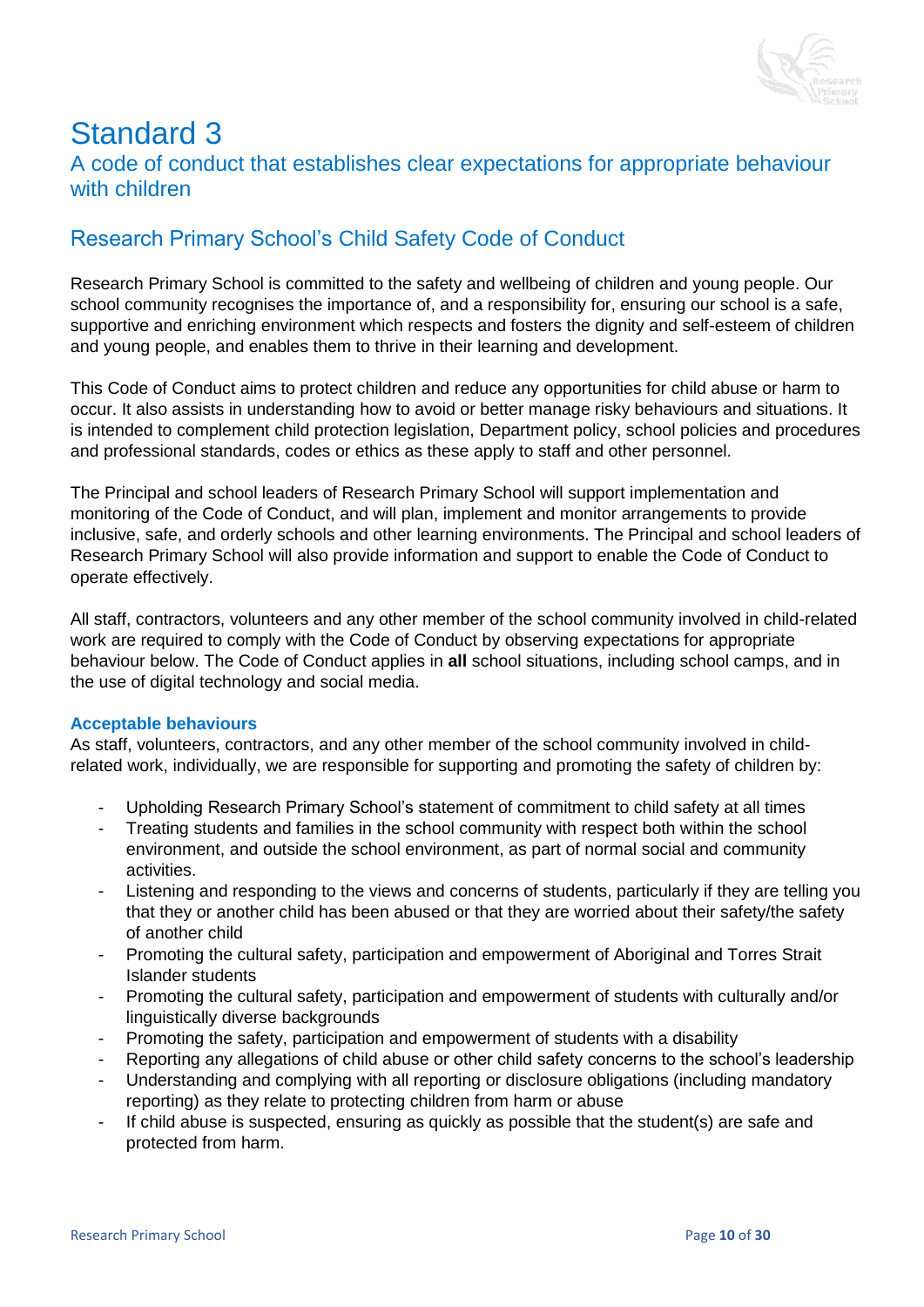

#### **Unacceptable behaviours**

As staff, volunteers, contractors, and any other member of the school community involved in childrelated work **we must not**:

- Ignore or disregard any concerns, suspicions or disclosures of child abuse
- Develop a relationship with any student that could be seen as favouritism or amount to 'grooming' behaviour (for example, offering gifts)
- Exhibit behaviours or engage in activities with students which may be interpreted as abusive and not justified by the educational, therapeutic, or service delivery context
- Ignore behaviours by other adults towards students when they appear to be overly familiar or inappropriate
- Discuss content of an intimate nature or use sexual innuendo with students, except where it occurs relevantly in the context of parental guidance, delivering the education curriculum or a therapeutic setting
- Treat a child unfavourably because of their disability, age, gender, race, culture, vulnerability, sexuality or ethnicity.
- Communicate directly with a student through personal or private contact channels (including by social media, email, instant messaging, texting etc.) except where that communication is reasonable in all the circumstances, related to school work or extra-curricular activities or where there is a safety concern or other urgent matter
- Photograph or video a child in a school environment except in accordance with school policy or where required for duty of care purposes (1)
- In the school environment or at other school events where students are present, consume alcohol contrary to school policy (2) or take illicit drugs under any circumstances.

This Code of Conduct was endorsed/approved by the Research Primary School Council on 17 October 2016 for review if legislative or other changes require in the interim or no later than December 2018.

1 SPAG:<http://www.education.vic.gov.au/school/principals/spag/safety/pages/photoandfilm.aspx> The policy says the school should get consent before taking and publishing photos of a student. This applies every time a photo is taken. The same policy applies for excursions and school activities.

2 SPAG:<http://www.education.vic.gov.au/school/principals/spag/safety/pages/alcohol.aspx>

The policy says the school must obtain school council approval before alcohol can be consumed on school grounds or at a school activity. The policy says staff members should not consume alcohol during camps and excursions.

I agree to this Code of Conduct:

Name: ………………………………………………..

Signature: ……………………………………………

Date: …………………………………………………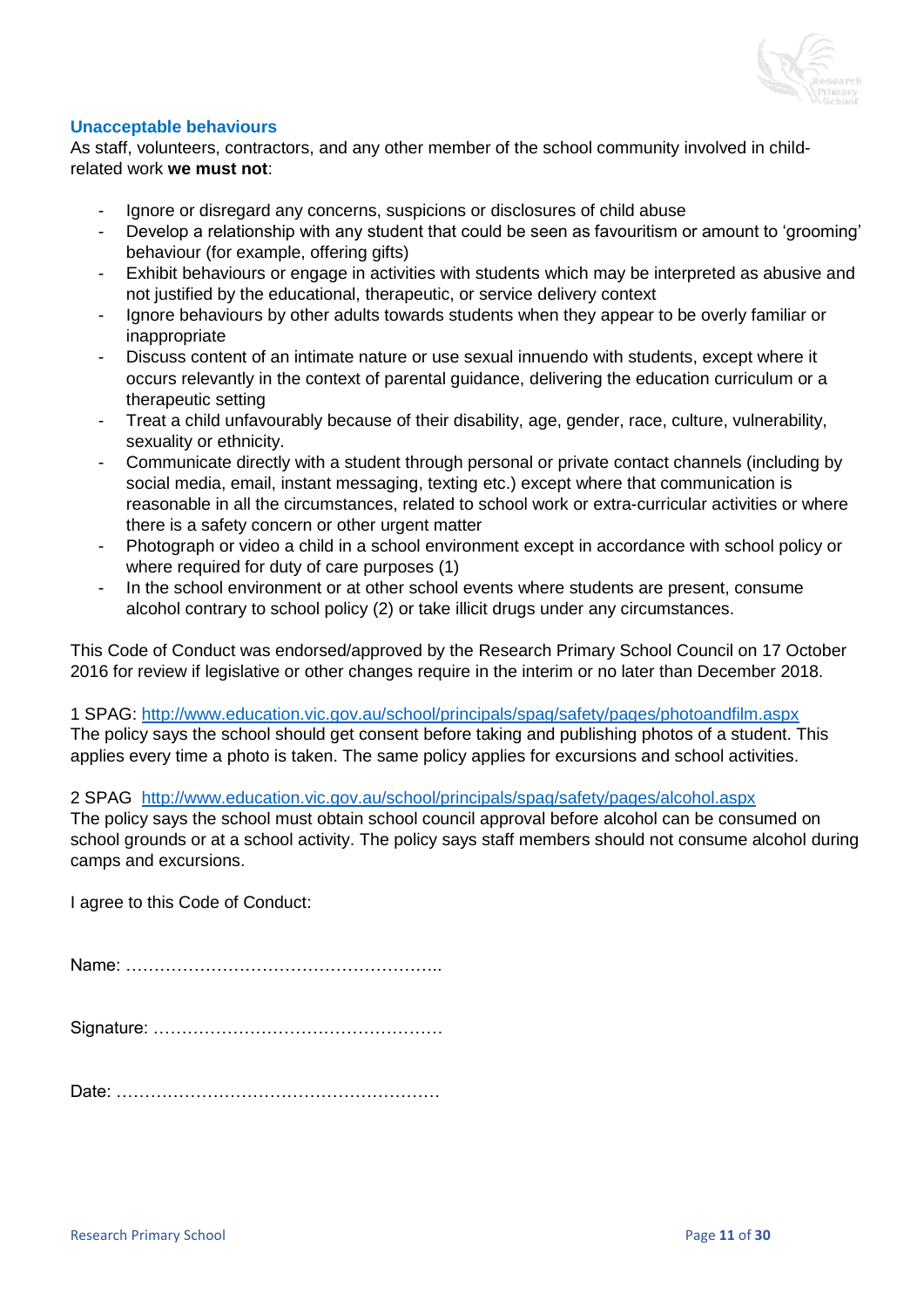

# Standard 4

Screening, supervision, training and other human resources practices that reduce the risk of child abuse by new and existing personnel

Research Primary School has in place policies and practices that reduce the risk of child abuse by new and existing personnel that include:

- **Screening**
- **Supervision**
- **Training**
- Other human resources practices

At Research Primary School:

1. Each job or category of jobs for school staff that involves child connected work must have a clear statement that sets out:

- The job's requirements, duties and responsibilities regarding child safety; and
- The job occupant's essential or relevant qualifications, experience and attributes in relation to child safety.

2. All applicants for jobs that involve child connected work for the school will be informed about the school's child safety practices (including the code of conduct).

3. In accordance with any applicable legal requirement or school policy, the school will make reasonable efforts to gather, verify and record the following information about a person whom it proposes to engage to perform child connected work:

- a) [Working with Children Check](http://www.workingwithchildren.vic.gov.au/) status, or similar check;
- b) proof of personal identity and any professional or other qualifications;
- c) the person's history of work involving children; and

d) references that address the person's suitability for the job and working with children.

4. The school need not comply with the requirements in step (3) above if it has already made reasonable efforts to gather, verify and record the information set out in steps (3)(a) to (3)(d), above about a particular individual within the previous 12 months.

5. The school will ensure that appropriate supervision or support arrangements are in place in relation to:

- The induction of new school staff into the school's policies, codes, practices, and procedures governing child safety and child connected work; and
- Monitoring and assessing a job occupant's continuing suitability for child connected work.

6. The school will implement practices that enable the school governing authority to be satisfied that people engaged in child-connected work perform appropriately in relation to child safety.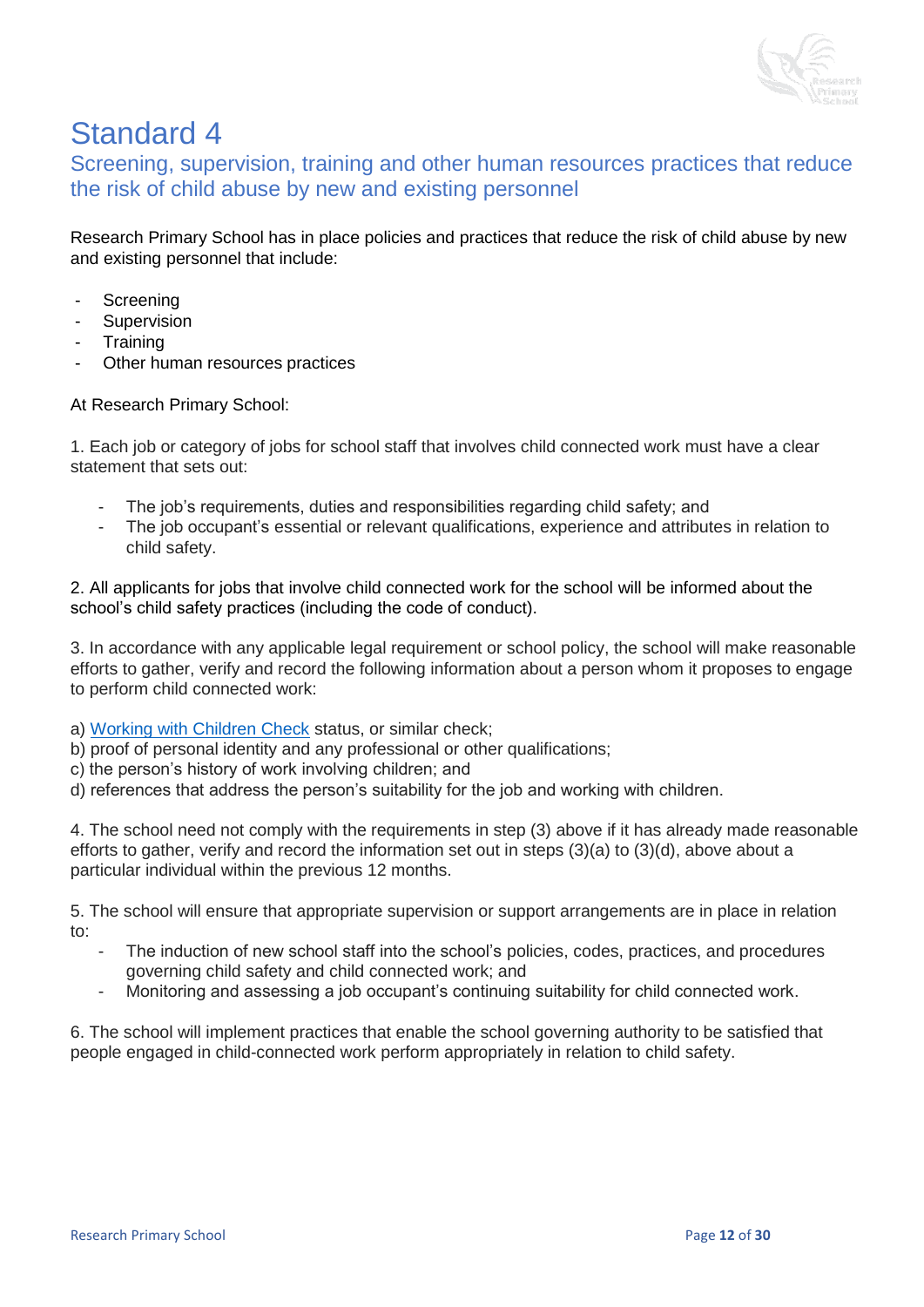

#### **The child safe standards require organisations that provide services for children to have screening, supervision, training and other human resources practices that reduce the risk of child abuse by new and existing personnel.**

Research Primary School recognises the importance of organisations having strong human resources practices to help protect children from abuse.

We will foster a culture of openness and inclusiveness, as well as be aware that people who may wish to harm children could target specific organisations, particularly primary schools. Robust human resources practices are a good way of reducing these risks. Human resources practices include the recruitment, training and supervision of all personnel.

Research Primary School will provide opportunities for new and existing employees, and volunteers, to develop and maintain skills to ensure child safety. We will support staff and volunteers to understand the importance of child safety and wellbeing, and enable them to consistently follow child safety policies and procedures. Research Primary School commits to child safety by recognising the good work and practices of employees and volunteers in keeping children safe and protected.

#### **Child Safety Officer**

Research Primary School employees and volunteers will be supported through the appointment of an individual child safety officer with specified 'child-safe' duties in their job description, including being the designated person to hear or be informed about all allegations or concerns, and providing support to other personnel. This will assist Research Primary School in ensuring that child safety is prioritised, and that any allegations of abuse or safety concerns are recorded and responded to consistently and in line with the school's legal requirements and policies and procedures. Research Primary School's Child Safety Officer is the Principal, or the Principal's nominee.

#### **Training and induction**

Training and education is an important tool to help people understand that child safety is everyone's responsibility. Research Primary School employees and volunteers (in addition to parents/guardians and children) will be supported to discuss child protection issues, and to detect signs of potential child abuse.

Staff will receive induction and ongoing training. New staff will receive support and information when they begin their new role, and existing staff will be encouraged to develop new skills and knowledge to meet the requirements of their positions and expand their career options.

Training and support also promotes an awareness of the appropriate standards of care required to be met by employees and volunteers to ensure that Research Primary School meets its duty of care when providing services to children.

Research Primary School staff will commit to promoting the safety and wellbeing of children, by signing our school's code of conduct. Training will be structured to enhance the skills and knowledge of Research Primary School employees and volunteers, and reduce exposure to risks.

Research Primary School employees and volunteers working with children will receive training in the following areas:

- Identifying, assessing and reducing or removing child abuse risks
- Research Primary School's policies and procedures (including the code of conduct and child safe policy) legislative requirements, such as obligations to report child abuse, reduce and remove known risks of child abuse, and to hold Working with Children Checks where required
- How to handle a disclosure or suspicion of abuse, including your organisation's reporting guidelines
- Cultural awareness training.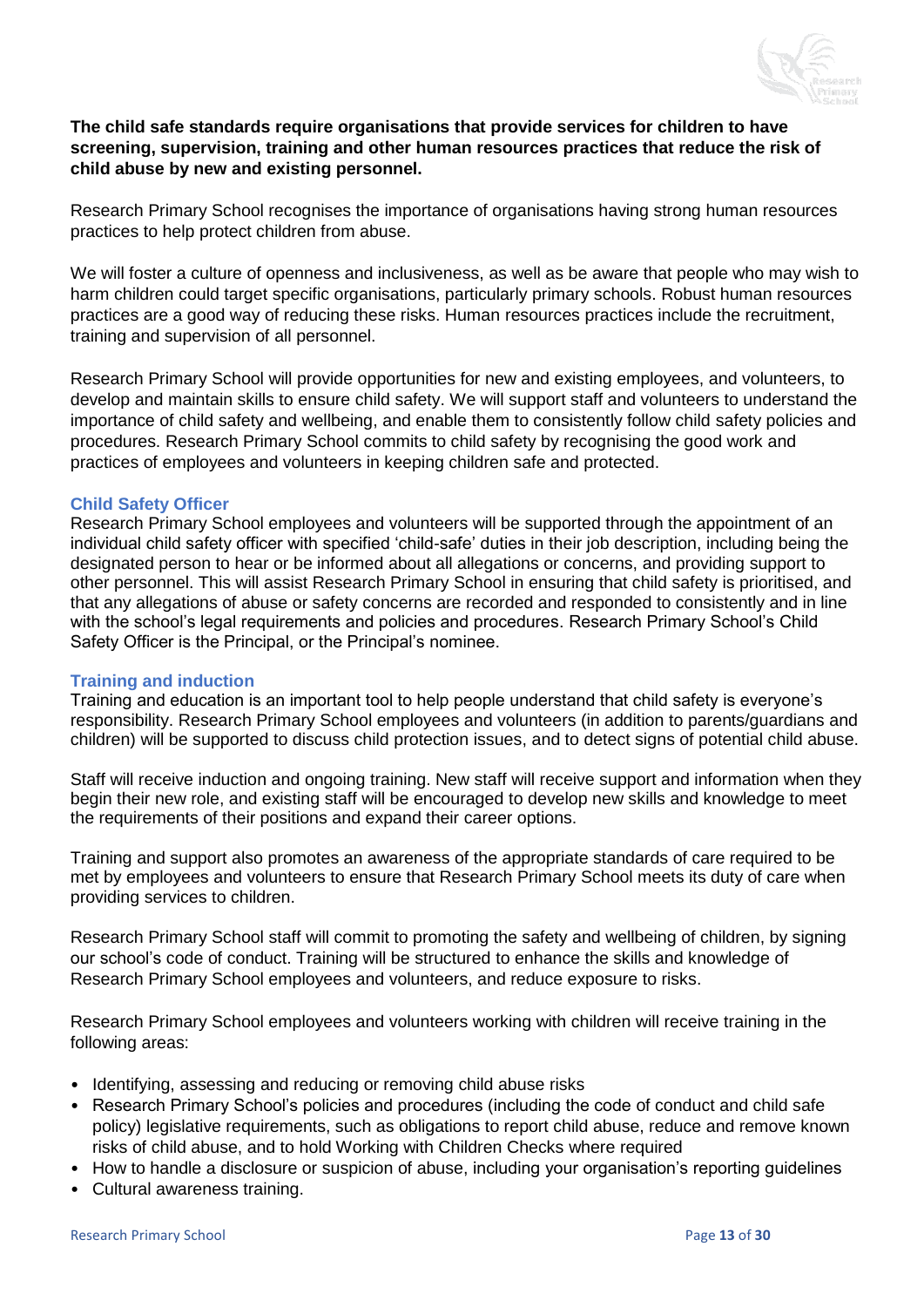

Training may be formal such as:

- Higher education training and accreditation Training offered by external organisations
- Training developed and delivered internally On-the-job training meeting key objectives.

Training may also be informal such as:

- Inviting other professionals to speak at meetings or functions
- Inviting local Aboriginal Elders and community members to speak at meetings and events
- Inviting local culturally/linguistically diverse community members to speak at meetings and events
- Internal mentoring and coaching.

#### **Supervision**

Supervision of Research Primary School employees and volunteers will be managed in a way that protects children from abuse and improves accountability and performance, without being onerous or heavy-handed. For instance, where practical, two staff members will be present during activities with children. In particular, children with a disability may require additional supervision.

As a matter of good practice, new Research Primary School employees and volunteers will be supervised regularly to ensure they understand their role and learn skills, as well as to check that their behaviour towards children is appropriate. Any warning signs will be reported through appropriate channels, including Research Primary School's internal reporting procedures (child safety officer and leadership), the Department of Health and Human Services (child protection), or police if a child is believed to be at imminent risk.

#### **Performance and development review**

A proactive performance development strategy will be used to improve Research Primary School's employees and volunteers' skills and knowledge on child safety. Research Primary School recognises this as an opportunity to improve knowledge and skills in working with children, as well as recognising and responding to suspected abuse.

Performance will be measured against the Research Primary School's standards of conduct and care, to ensure that employees and volunteers meet expected outcomes. These standards will align with those of the code of conduct and child safe policy so everyone can be aware of the expectations of your organisation and appropriate behaviour.

#### **Code of conduct and disciplinary procedures**

Research Primary School's disciplinary procedures will be accessible and transparent, and clearly demonstrate the consequences of breaches of the code of conduct. These procedures will be used if an allegation of child abuse is made, or a breach of the code of conduct is known or suspected.

Research Primary School's employees and volunteers will be made aware of reporting and disciplinary procedures and how to communicate concerns regarding the improper behaviour of any person within the organisation. Employees and volunteers will also be made aware of their duty to raise concerns about the behaviour of any person who may present a risk of child abuse, without fear of repercussions.

Research Primary School's code of conduct will be made publicly available.

Children and their families will be encouraged to raise any concerns about the behaviour of any person, and can expect to be listened to and supported.

Research Primary School's disciplinary procedures will clearly outline what employees or volunteers should do if they are concerned that their actions or words have been misunderstood, or they believe their concerns are not investigated in a timely manner.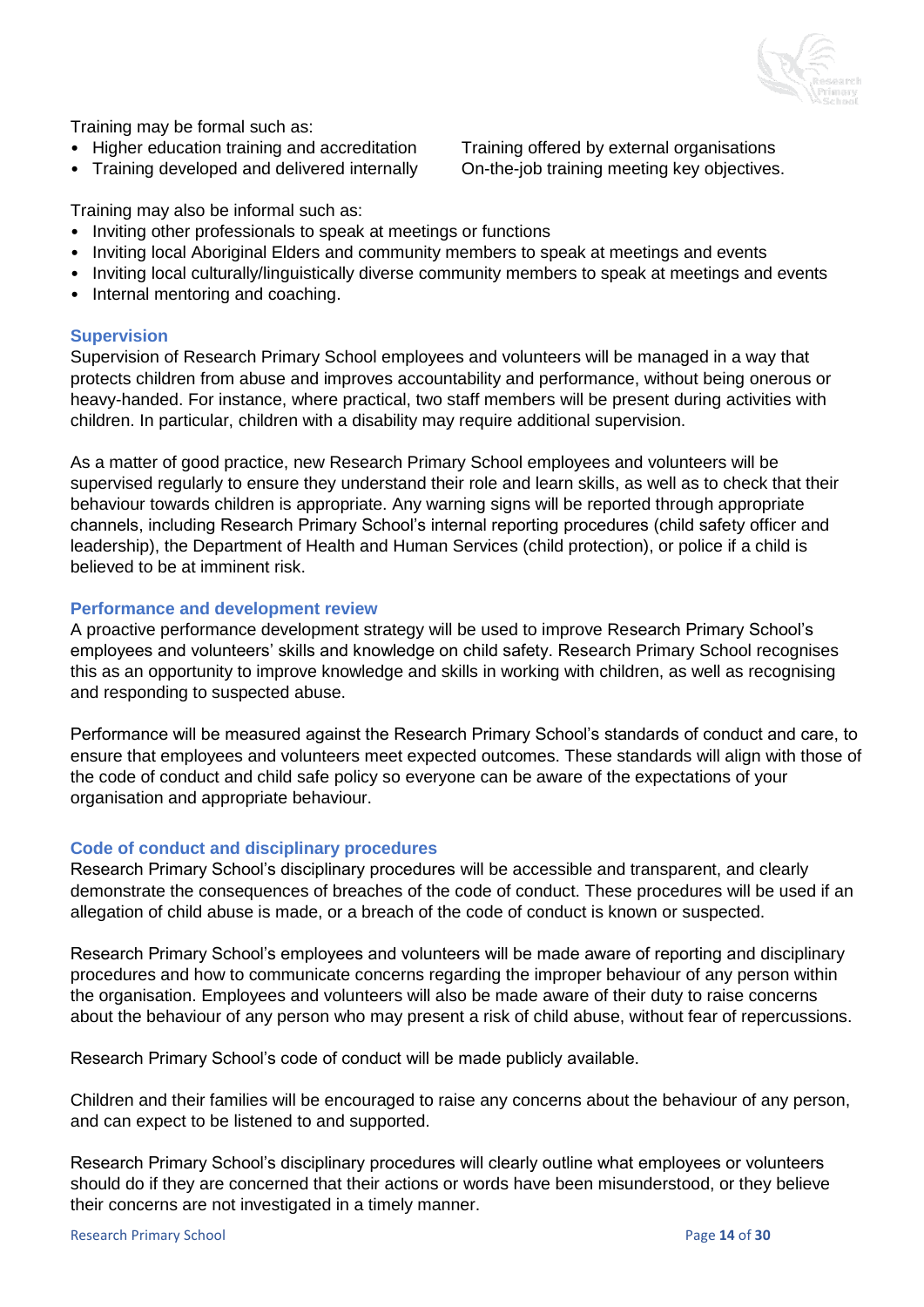

### Recruitment practices for child safe organisations

#### **Recruitment checklist for child safe organisations**

Robust recruitment processes help ensure the best applicants are employed. From advertising through to conducting interviews and checking the background of applicants, it is important that each step is done consistently and thoroughly.

The following checklist will guide Research Primary School through critical steps in the recruitment process. It includes objectives and examples for:

- Selection criteria in job descriptions
- Advertising
- Face-to-face interviews including behavioural-based questions and questions about motives for wanting to work with children
- [Working with Children Checks](http://www.workingwithchildren.vic.gov.au/) <www.workingwithchildren.vic.gov.au>
- Police record checks and identity checks <www.police.vic.gov.au> (including international police record checks where necessary)
- Reference checks over the telephone with recent line managers
- Probation periods

#### **Selection criteria**

Developing appropriate selection criteria for the position is a valuable first step to reducing the risk of appointing someone who poses a child safety risk. It will also ensure that applicants have the specific knowledge and skills required for the position.

Examples of appropriate selection criteria may include:

#### *'Must have experience working with children.'*

#### *'Must be able to demonstrate an understanding of appropriate behaviours when engaging with children.'*

| Does our selection criteria clearly state the experience, qualifications, qualities and attributes |  |  |
|----------------------------------------------------------------------------------------------------|--|--|
| expected from the successful applicant?                                                            |  |  |
| Does our selection criteria outline the supervision and accountability processes in place which    |  |  |
| support child safety?                                                                              |  |  |

Research Primary School's selection criteria provides for the safety of all children. Applicants will be provided the opportunity to indicate their understanding of, or any experience they have, in working with children with diverse needs and/or backgrounds.

Does our selection criteria include a demonstration of the needs of children with a disability?

Does our selection criteria include a demonstration of Aboriginal cultural safety and awareness?

Does our selection criteria include a demonstration of cultural safety for children from culturally and/or linguistically diverse backgrounds?

#### **Advertising**

Planning any Research Primary School advertisement and its placement provides the school with a good opportunity to demonstrate our commitment to safeguarding children and deter would–be offenders.

Does our advertisement include a message about Research Primary School's commitment to child safety?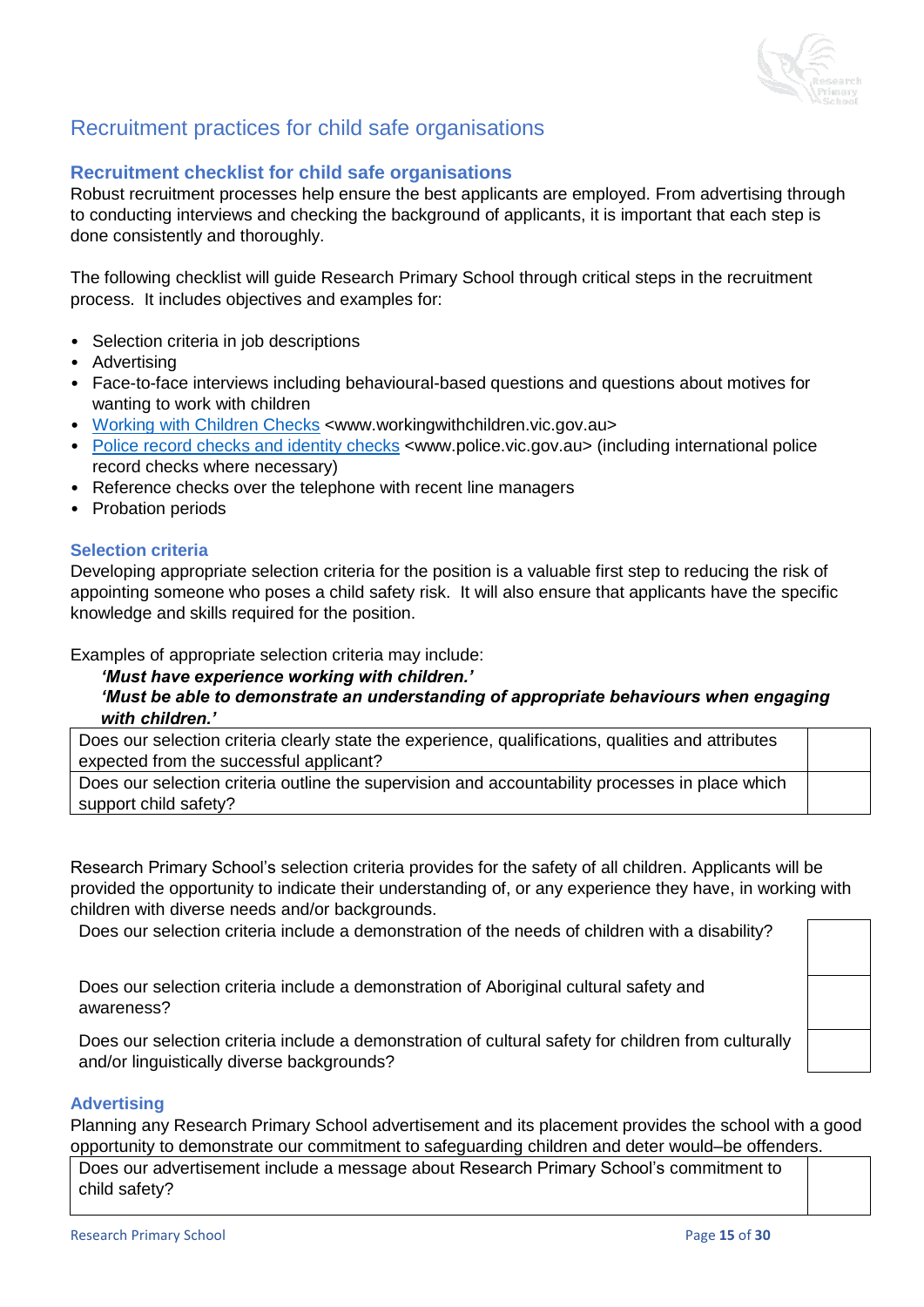

Does our advertisement include reference to Research Primary School's code of conduct and child safe policy?

Does our advertisement inform applicants that appropriate rigorous reference and background checking will be undertaken, including a Working with Children Check and police record and identity check?

It is imperative that Research Primary School promotes the safety, participation and empowerment of all children, including those with a disability.

#### *'Research Primary School promotes the safety, wellbeing and inclusion of all children, including those with a disability. Applicants are welcome to elaborate on experience they may have working with children with a disability.'*

Has our job advertisement included a statement about Research Primary School's commitment to the safety, participation and empowerment of all children, including those with a disability?

It is important that Research Primary School be culturally safe for Aboriginal children, and encourage participation and empowerment of Aboriginal children.

*'Research Primary School promotes the safety and wellbeing of Aboriginal children, and encourages applications from Aboriginal peoples.* 

*Applicants are welcome to elaborate on experience they may have working with Aboriginal children and/or communities.'*

| Has our job advertisement included a statement about Research Primary School's commitment |  |  |
|-------------------------------------------------------------------------------------------|--|--|
| to cultural safety, inclusion and empowerment of Aboriginal children, their families and  |  |  |
| communities?                                                                              |  |  |

It is important that Research Primary School promote the safety, participation and empowerment of children from culturally and/or linguistically diverse backgrounds.

#### *'Research Primary School promotes the safety and wellbeing of children from culturally and/or linguistically diverse backgrounds, and encourages applications from people from culturally and/or linguistically diverse background.*

#### *Applicants are welcome to elaborate on experience they may have working with children from a culturally and/or linguistically diverse background.'*

Has our job advertisement included a statement about Research Primary School's commitment to the safety, participation and empowerment of children from culturally and/or linguistically diverse backgrounds?

#### **Interviews**

Research Primary School understands that the interview process is a very important step in selecting the right people for our organisation, and in identifying any people who may pose a risk to children. We give ourselves sufficient time to plan and prepare for the interview process, and form an interview panel with the right mix of experience and skills to carry out the interview, ensuring that all panel members are clear on what the position requires.

We will give due consideration to including Aboriginal peoples, people from a culturally and/or linguistically diverse background and people with a disability on the interview panel.

We understand that an open-ended style of behavioural-based questioning will give us insight into the applicant's values, attitudes and understanding of professional boundaries and accountability.

#### *'Tell us about why you want to work with children?'*

#### *'Describe a time when you had to manage a child whose behaviour you found challenging?' 'Tell us about a time when you had to comfort a distressed child?'*

Have we prepared a list of open–ended questions which will determine how the interviewee will behave in certain situations?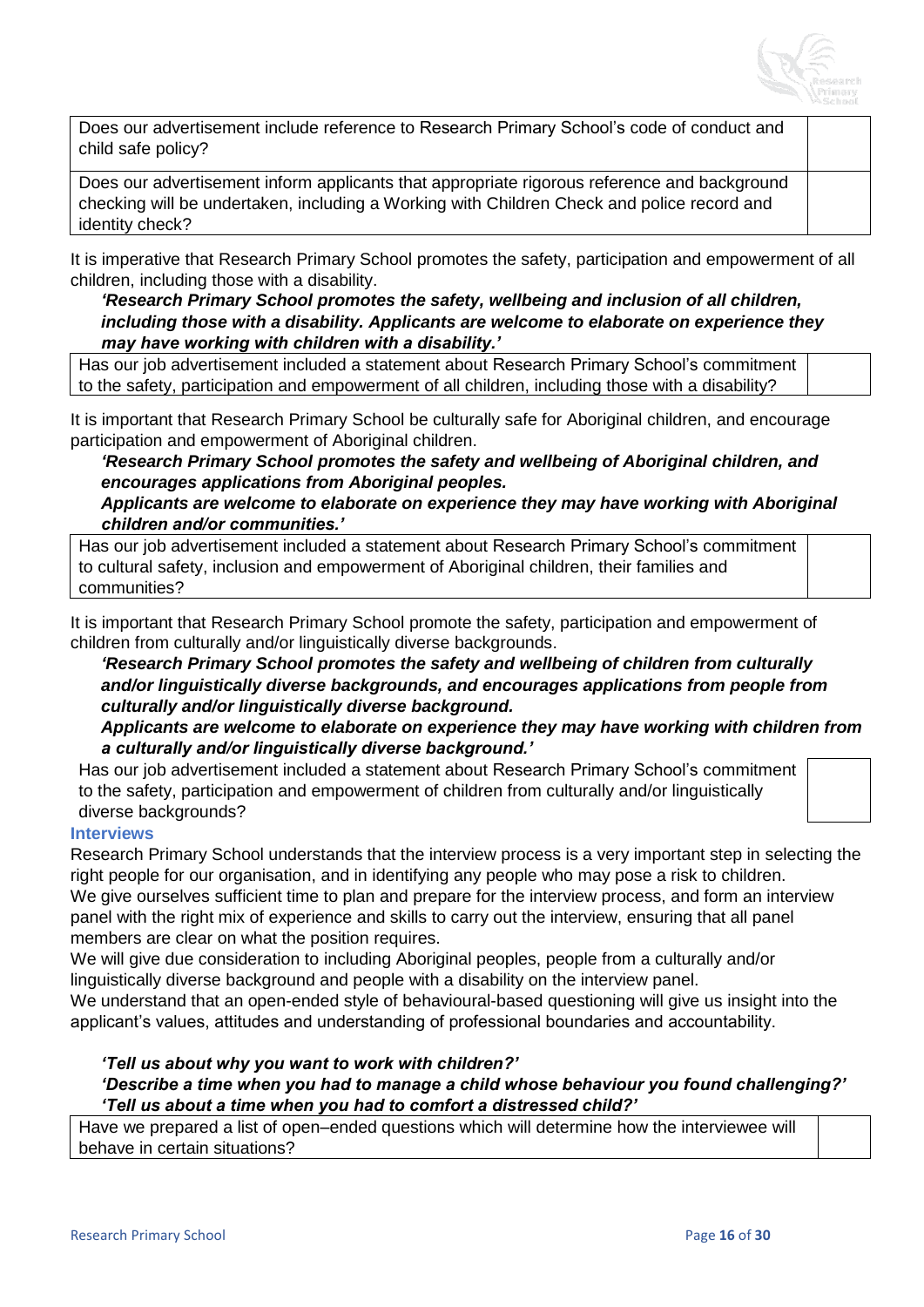

Interviewers will take notice of their own thoughts and feelings when interacting with the applicant, and for more information if the applicant does not provide sufficient information in his or her responses. Did we notice any warning signs such as:

- Unexplained lengthy gaps in employment history
- The applicant says they do not value or 'need' supervision
- The applicant is evasive or inconsistent in his or her answers

#### **Pre-employment screening**

Screening applicants (including for paid and volunteer positions) is a good tool for helping to prevent people who may abuse children from entering your organisation.

#### **Police checks**

It is important to be upfront and ask the applicant if they have any criminal convictions, formal disciplinary action taken against them, or any finding of improper or unprofessional conduct. This could involve the applicant signing a declaration as part of an application form.

We could also cover this in a face-to-face interview. We understand that this may be challenging for the interview panel, particularly if the person is already known to Research Primary School, but the applicant's response should demonstrate a sufficient level of professionalism, as well as an understanding of our obligations. To help introduce this difficult topic, we could say to the applicant that we have some specific questions about child safety because your organisation takes child safety seriously.

Have we included a question about whether the applicant has any criminal convictions, cautions, other legal or pending cases, including formal disciplinary action, which may affect their suitability to work with children? If addressed during a face-to-face interview, did we take notice of how the applicant responds to

questions with regard to his or her words and body language?

Have we undertaken a police record check (which includes identity check)?

#### **Working with children check**

Under the *Working with Children Act 2005*, people who are doing child-related work, and who are not exempt<sup>1</sup>, need a Working with Children Check. This applies to both paid and volunteer workers. Full details of the [Working with Children Check process](http://www.workingwithchildren.vic.gov.au/) can be found on the Working with Children website <www.workingwithchildren.vic.gov.au>.

| Does the applicant hold a valid Working with Children Check, if required? Have we checked the   |  |
|-------------------------------------------------------------------------------------------------|--|
| validity of their Working with Children Check                                                   |  |
| <online.justice.vic.gov.au checkstatus.doj="" wwccu="">?.</online.justice.vic.gov.au>           |  |
| OR.                                                                                             |  |
| If the applicant does not hold a valid Working with Children Check, and it is required, has the |  |
| applicant provided evidence that they have applied for a Working with Children Check, and       |  |
| does Research Primary School have processes to follow up pending applications?                  |  |
| Has the applicant provided us with evidence of their Working with Children Check, or evidence   |  |
| of their application for a Working with Children Check?                                         |  |

#### **Referee checks**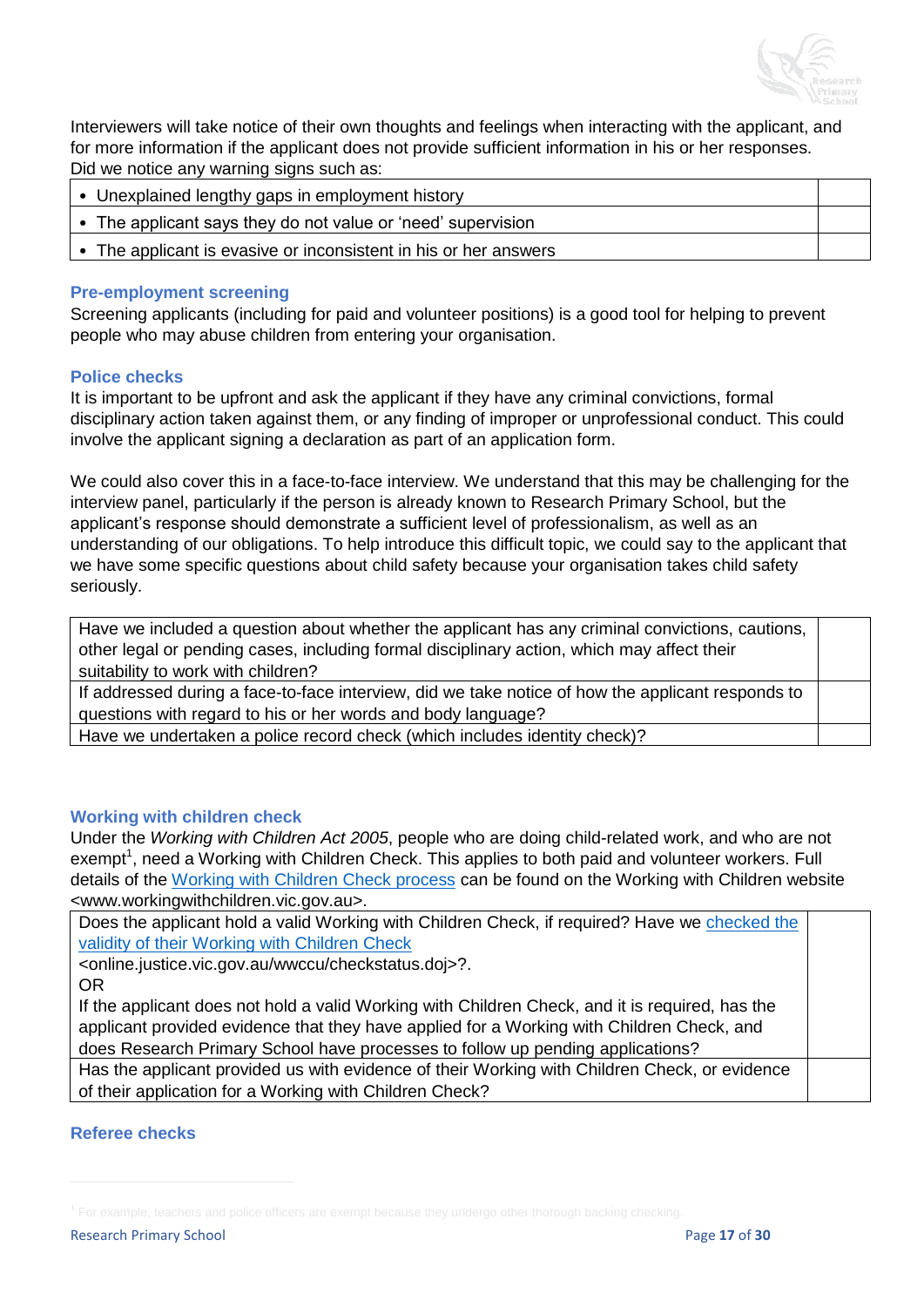

Research Primary School will always talk to at least two referees, understanding that this can provide insight into the applicant's character and skills. Line managers, particularly the most recent, are likely to provide us with the most accurate reference. Where possible, referees that can provide insights into the applicant's experience working with children should be contacted.

| Do the referees provided by the applicant include line managers who can be objective, rather |  |  |
|----------------------------------------------------------------------------------------------|--|--|
| than colleagues or friends?                                                                  |  |  |
| Has the applicant provided their most recent line manager as a referee? If not, have they    |  |  |
| provided us with a satisfactory reason?                                                      |  |  |
| Have we spoken to at least two of the referees by telephone? Did we confirm with them their  |  |  |
| name and position provided to us by the applicant?                                           |  |  |

When speaking with the referees, we will seek to establish the referee's relationship with the applicant, including:

- how long the applicant and referee worked together
- the specifics of the position
- the applicant's perceived strengths and weaknesses
- whether the referee would hire the person again, particularly in a role working with children, and whether they have any concerns about the applicant working with children.

We will ask referees directly about any concerns they may have about the applicant working with children. To help introduce this difficult topic, we will say that we have some specific questions about child safety because, Research Primary School takes child safety seriously. Take note of any pauses or gaps in the referee's responses.

Ask behaviour-based questions like:

| "What did the applicant do when [for example, they had to comfort a distressed child]?"       |  |
|-----------------------------------------------------------------------------------------------|--|
| 'Do you have any concerns about the applicant's attitude towards Aboriginal peoples /         |  |
| people from culturally and/or linguistically diverse backgrounds / people with a disability?' |  |
| "Do you have any concerns about the applicant working with children?"                         |  |
| 'Would you employ this person again?'                                                         |  |

#### **Additional checks**

Additional checks will confirm the identity of the applicant and that their responses have been truthful.

| Have we checked the identity of the applicant (for example, that their driver's licence/passport |  |
|--------------------------------------------------------------------------------------------------|--|
| has the same name they have provided us)?                                                        |  |
| Did we see a certified copy of the applicant's qualifications (if required)?                     |  |

#### **Probation periods**

Probation periods can help to assess a new staff member's performance and suitability for the job before confirming their permanent employment. If Research Primary School has any concerns about the person working with children, we will seriously consider whether we want them to remain in the job and our school.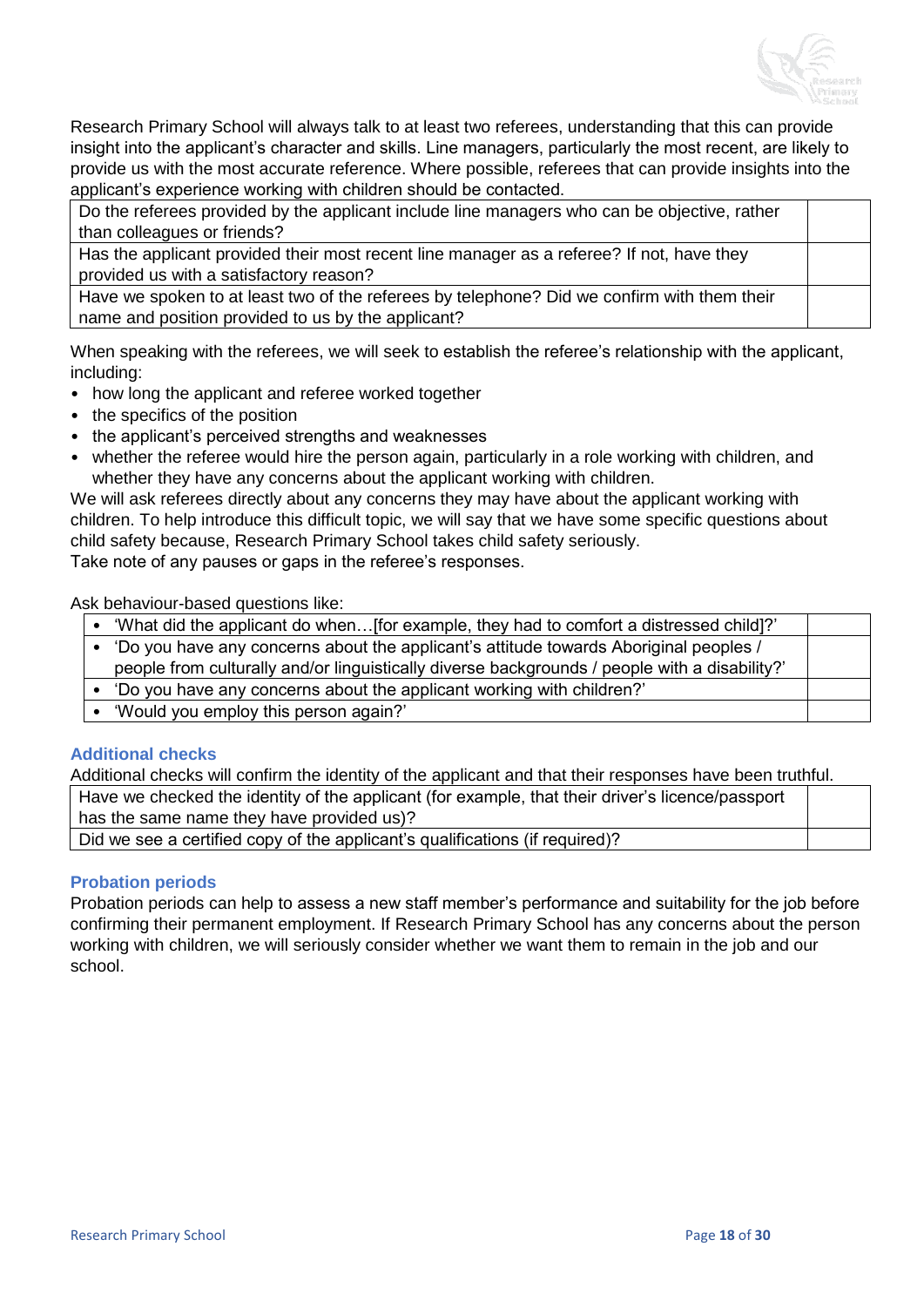

# **Standard 5**

### **Processes for responding to and reporting suspected child abuse**

#### **What Research Primary School staff and volunteers will do when an allegation of child abuse is made**

#### **If a child discloses an incident of abuse to you:**

- Try and separate them from the other children discreetly and listen to them carefully.
- Let the child use their own words to explain what has occurred.
- Reassure the child that you take what they are saying seriously, and it is not their fault and that they are doing the right thing.
- Explain to them that this information may need to be shared others, such as with their parent/carer, specific people in your organisation, or the police.
- Do not make promises to the child such as promising not to tell anyone about the incident, except that you will do your best to keep them safe.
- Do not leave the child in a distressed state. If they seem at ease in your company, stay with them.
- Provide them with an incident report form to complete, or complete it together, if you think the child is able to do this.
- As soon as possible after the disclosure, record the information using the child's words and report the disclosure to your manager or your organisation's child safety officer/champion, police or child protection.
- Ensure the disclosure is recorded accurately, and that the record is stored securely.

#### **If a parent / carer says their child has been abused in your organisation or raises a concern**

- Explain that your organisation has processes to ensure all abuse allegations are taken very seriously.
- Ask about the wellbeing of the child.
- Allow the parent/carer to talk through the incident in their own words.
- Advise the parent/carer that you will take notes during the discussion to capture all details.
- Explain to them the information may need to be repeated to authorities or others, such as the organisation's management or Child Safety Officer, the police or child protection.
- Do not make promises at this early stage, except that you will do your best to keep the child safe.
- Provide them with an incident report form to complete, or complete it together.
- Ask them what action they would like to take and advise them of what the immediate next steps will be.
- Ensure the report is recorded accurately, and that the record is stored securely.

Research Primary School is aware that some people from culturally and/or linguistically diverse backgrounds may face barriers in reporting allegations of abuse. For example, people from some cultures may experience anxiety when talking with police, and communicating in English may be a barrier for some. We understand the need to be sensitive to these issues and meet people's needs where possible, such as having an interpreter present (who could be a friend or family member).

If an allegation of abuse involves an Aboriginal child, we will ensure a culturally appropriate response. A way to help ensure this could include engaging with parents of Aboriginal children, local Aboriginal communities or an Aboriginal community controlled organisations to review policies and procedures.

Some children with a disability may experience barriers disclosing an incident. For example, children with hearing or cognitive impairments may need support to help them explain the incident, including through sign language interpreters.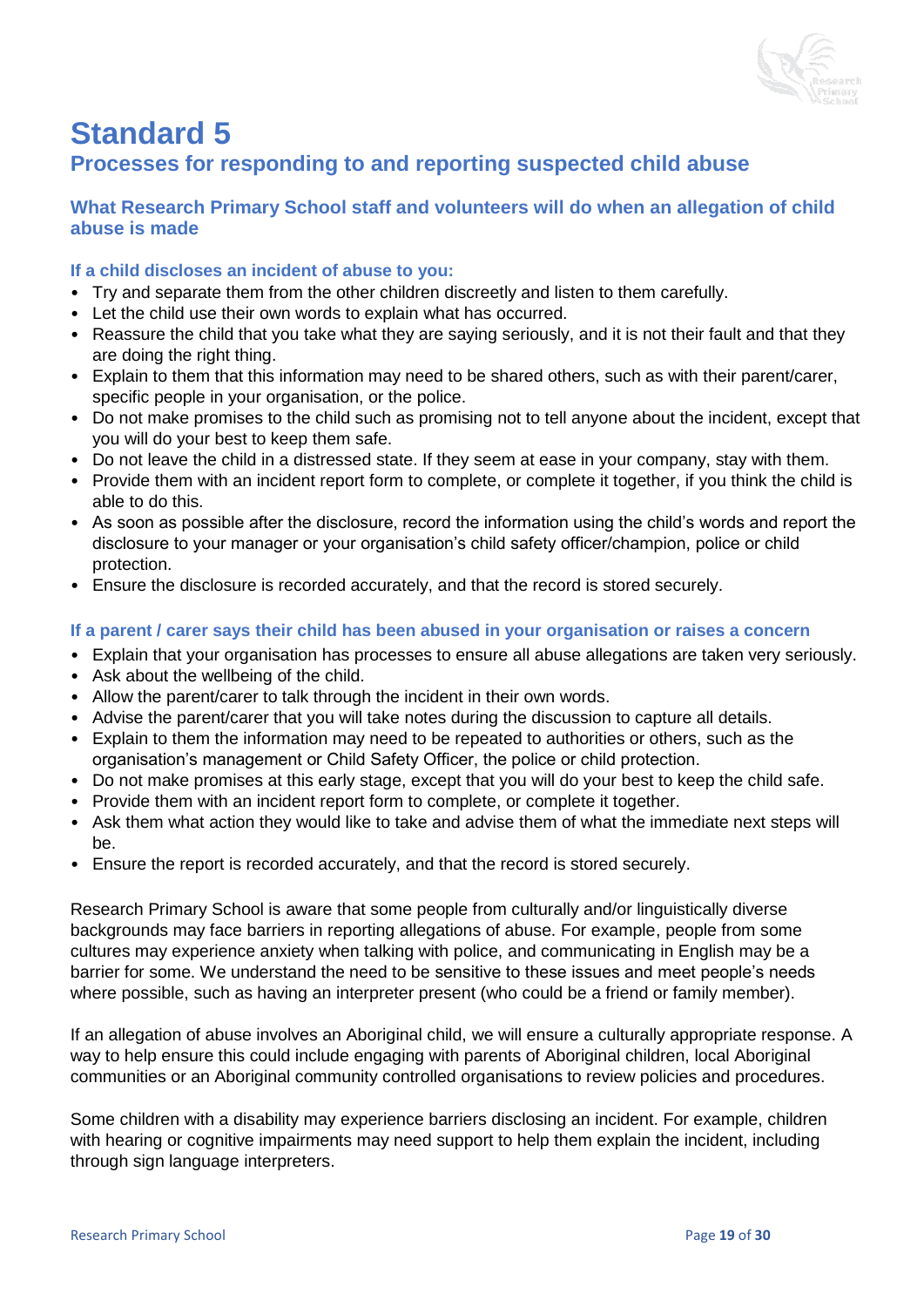

Advice on [communicating with people with a disability](http://www.dhs.vic.gov.au/for-business-and-community/community-involvement/people-with-a-disability-in-the-community/communicate-and-consult-with-people-with-a-disability/communication-with-people-with-disabilities) can be found on the Department of Health and Human Services website <www.dhs.vic.gov.au/for-business-and-community/communityinvolvement/people-with-a-disability-in-the-community/communicate-and-consult-with-people-with-adisability/communication-with-people-with-disabilities>.

If you believe a child is at immediate risk of abuse phone 000.

#### **Legal responsibilities**

While the child safe standards focus on organisations, Research Primary School understands that every adult who reasonably believes that a child has been abused, whether in their organisation or not, has an obligation to report that belief to authorities.

The **failure to disclose** criminal offence requires all adults (aged 18 and over) who hold a reasonable belief that a sexual offence has been committed in Victoria by an adult against a child under 16 to disclose that information to police (unless they have a reasonable excuse not to, for example because they fear for their safety or the safety of another).

More information about [failure to disclose](http://www.justice.vic.gov.au/home/safer+communities/protecting+children+and+families/failure+to+disclose+offence) is available on the Department of Justice and Regulation website

<www.justice.vic.gov.au/home/safer+communities/protecting+children+and+families/failure+to+disclose+ offence>

While failure to disclose only covers child sexual abuse, all adults should report other forms of child abuse to authorities. Failure to disclose does not change mandatory reporting responsibilities. More information about [mandatory reporting](http://www.cpmanual.vic.gov.au/advice-and-protocols/advice/intake/mandatory-reporting%3e.) is available in the *Child protection manual* <www.cpmanual.vic.gov.au/advice-and-protocols/advice/intake/mandatory-reporting>.

**Mandatory reporters** (doctors, nurses, midwives, teachers (including early childhood teachers), principals and police) must report to child protection if they believe on reasonable grounds that a child is in need of protection from physical injury or sexual abuse.

See the Department of Health and Human Services website for information about how to make a report [to child protection](http://www.dhs.vic.gov.au/about-the-department/documents-and-resources/reports-publications/guide-to-making-a-report-to-child-protection-or-child-first) <www.dhs.vic.gov.au/about-the-department/documents-and-resources/reportspublications/guide-to-making-a-report-to-child-protection-or-child-first>.

The **failure to protect** criminal offence (commenced on 1 July 2015) applies where there is a substantial risk that a child under the age of 16 under the care, supervision or authority of a relevant organisation will become a victim of a sexual offence committed by an adult associated with that organisation. A person in a position of authority in the organisation will commit the offence if they know of the risk of abuse and have the power or responsibility to reduce or remove the risk, but negligently failed to do so. Further information about [failure to protect](http://www.justice.vic.gov.au/home/safer+communities/protecting+children+and+families/failure+to+protect+offence,%20and%20the%20Department%20of%20Health%20and%20Human%20Services%20website) can be found on the Department of Justice and Regulation website

<www.justice.vic.gov.au/home/safer+communities/protecting+children+and+families/failure+to+protect+o ffence, and the Department of Health and Human Services website>.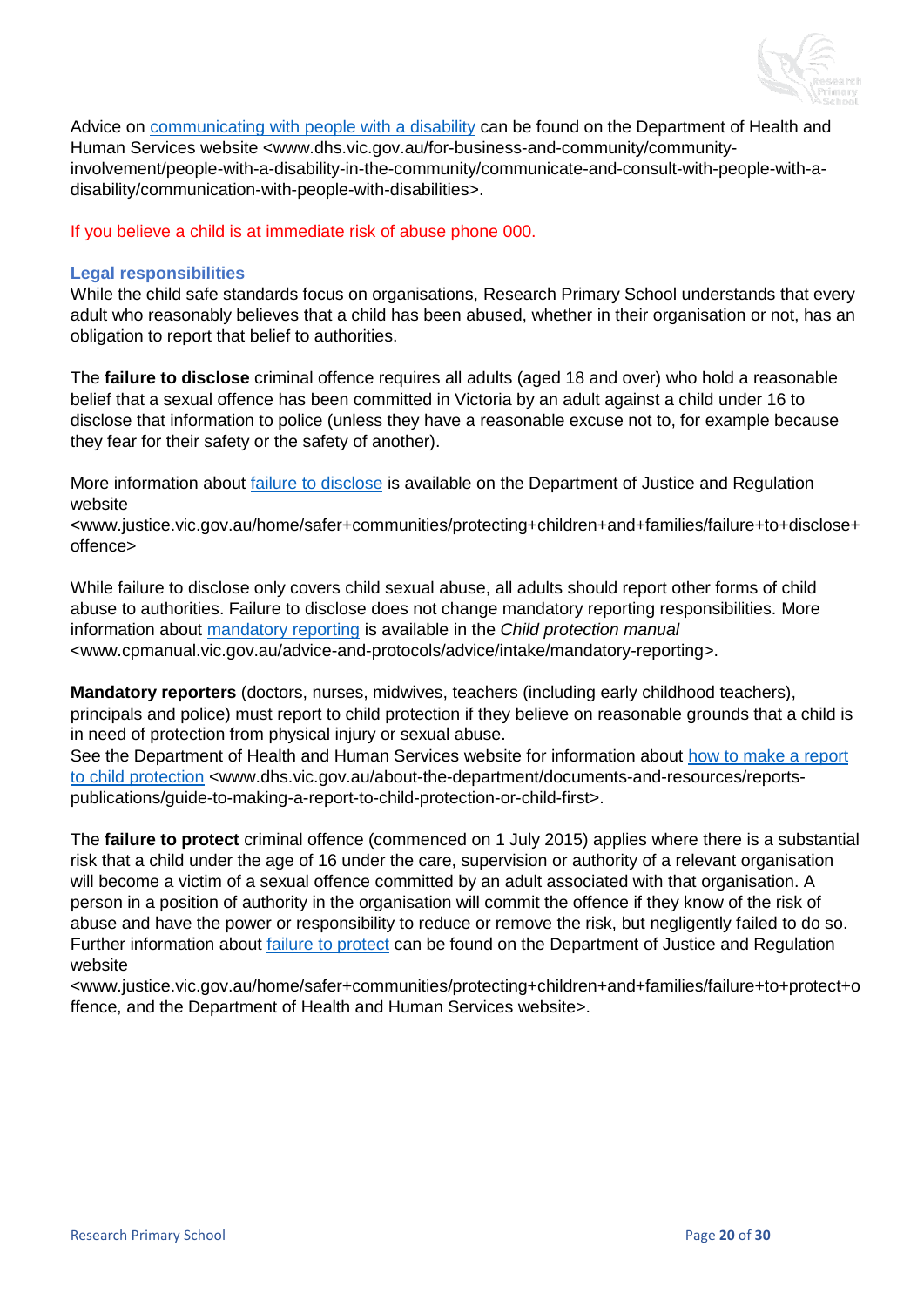

### Research Primary School Incident Report

**The child safe standards require organisations that provide services for children to have processes for responding to and reporting suspected child abuse. Research Primary School will provide this resource to a child or their family if they disclose an allegation of abuse or safety concern in your organisation. Our staff will also use this resource to record disclosures.** 

All incident reports completed by Research Primary School will be stored securely.

#### **Incident details**

| Date of incident:                       |  |
|-----------------------------------------|--|
| Time of incident:                       |  |
| Location of incident:                   |  |
| Name(s) of child/children<br>involved:  |  |
| Name(s) of staff/volunteer<br>involved: |  |

If you believe a child is at immediate risk of abuse phone 000.

#### Does the child identify as Aboriginal or Torres Strait Islander?

| <b>Nc</b> |  | Yes, Aboriginal |  | Yes, Torres Strait Islander |  |  |
|-----------|--|-----------------|--|-----------------------------|--|--|
|-----------|--|-----------------|--|-----------------------------|--|--|

#### Please categorise the incident

| <b>Physical violence</b>                 |  |
|------------------------------------------|--|
| Sexual offence                           |  |
| Serious emotional or psychological abuse |  |
| <b>Serious neglect</b>                   |  |

#### Please describe the incident

| When did it take place? |  |
|-------------------------|--|
| Who was involved?       |  |
| What did you see?       |  |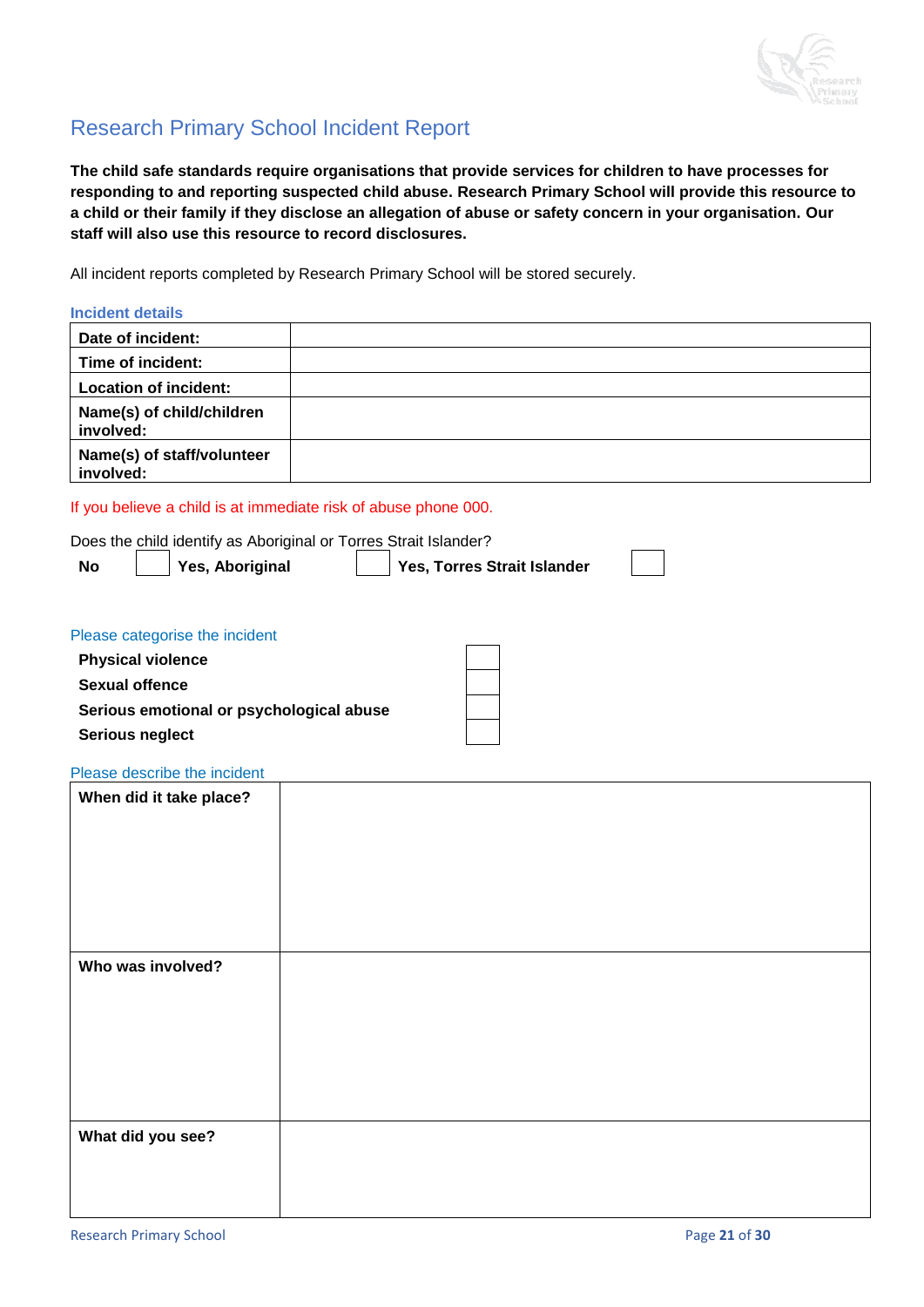

| <b>Other information</b> |  |
|--------------------------|--|
|                          |  |

#### Parent/carer/child use

| Date of incident:                       |  |
|-----------------------------------------|--|
| Time of incident:                       |  |
| <b>Location of incident:</b>            |  |
| Name(s) of child/children<br>involved:  |  |
| Name(s) of staff/volunteer<br>involved: |  |

#### Office use:

| Date incident report received:  |  |
|---------------------------------|--|
| Staff member managing incident: |  |
| Follow-up date:                 |  |
| Incident ref. number:           |  |

#### Has the incident been reported?

| <b>Child protection</b>               |  |
|---------------------------------------|--|
| <b>Police</b>                         |  |
| Another third party (please specify): |  |

#### Incident reporter wishes to remain anonymous?

Yes | | No

| Incident reporter name: |  |
|-------------------------|--|
| Date:                   |  |
| <b>Signature:</b>       |  |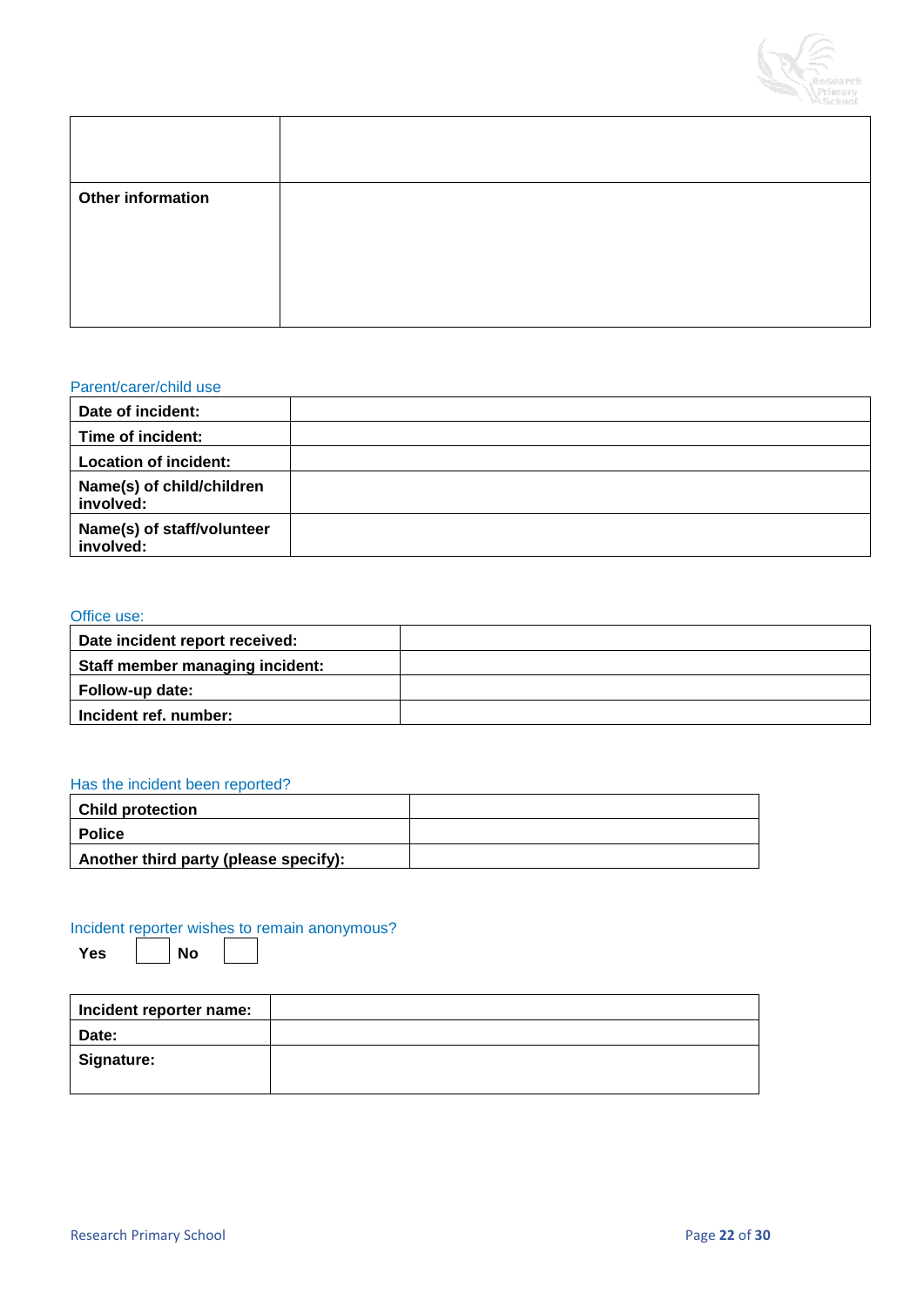

## Standard 6 Strategies to identify and reduce or remove risks of child abuse

Child Safe Standard 6 requires schools to develop, implement, monitor and evaluate risk management strategies to ensure child safety in school environments.

In preparing for compliance, Research Primary School will:

- Assess, identify and document the school's risks in relation to child safety, and plan and document risk management strategies where necessary.
- Incorporate risk management actions and responsibilities in the Action Plan as described in Standard 1.
- Identify the actions the school proposes to take, per Standard 1, to ensure a monitoring and review process to ensure the currency of the risk management approach.

#### **Process for identifying and reducing or removing risks of child abuse**

While risk management assessments and strategies will vary for each school, Research Primary School recognises that managing risk typically involves the following steps and considerations.

- **1.** Identify the school's child safety risks across the range of school environments (including excursions, camps, online).
- **2.** Identify any existing risk mitigation measures or existing controls.
- **3.** Assess and rate the school's child safety risks given the existing controls in place, taking into account the likelihood of risk, and the likely consequence of the risk.
- **4.** If the risk rating is more than the 'acceptable level', identify further risk management strategies through additional treatments or other prevention, detection or mitigation strategies and then reassess the risk (once in place these treatments will then become controls).

Research Primary School's risk management process will be documented, recorded and reviewed periodically. As a school, we understand that effective risk management strategies are dynamic and change over time, as new risks arise and others may no longer be relevant.

Research Primary School understands that effective risk management strategies need to be transparent, well understood and diverse, to take account of the increased level of risk associated with the specific nature of some activities and the vulnerability of particular groups.

Research Primary School understands that, at primary schools, potential child safety risks are many and varied. Below is a list comprising of potential child safety risks relevant to Research Primary School, and risk management strategies we will use to mitigate these risks.

#### **Risks**

- Lack of an organisational culture of child safety
- Familiarity breeding a culture of not reporting issues
- Natural trust of long term employees (who may have developed issues over time)
- Children alone with one other person unsupervised
- Recruitment of an inappropriate person
- Inappropriate behaviour not reported
- Harassment via email, SMS, or social media
- Unsupervised recreational or other activities
- Ad-hoc contractors on the premises (e.g. maintenance)
- Vulnerability of staff and students due to unknown personal issues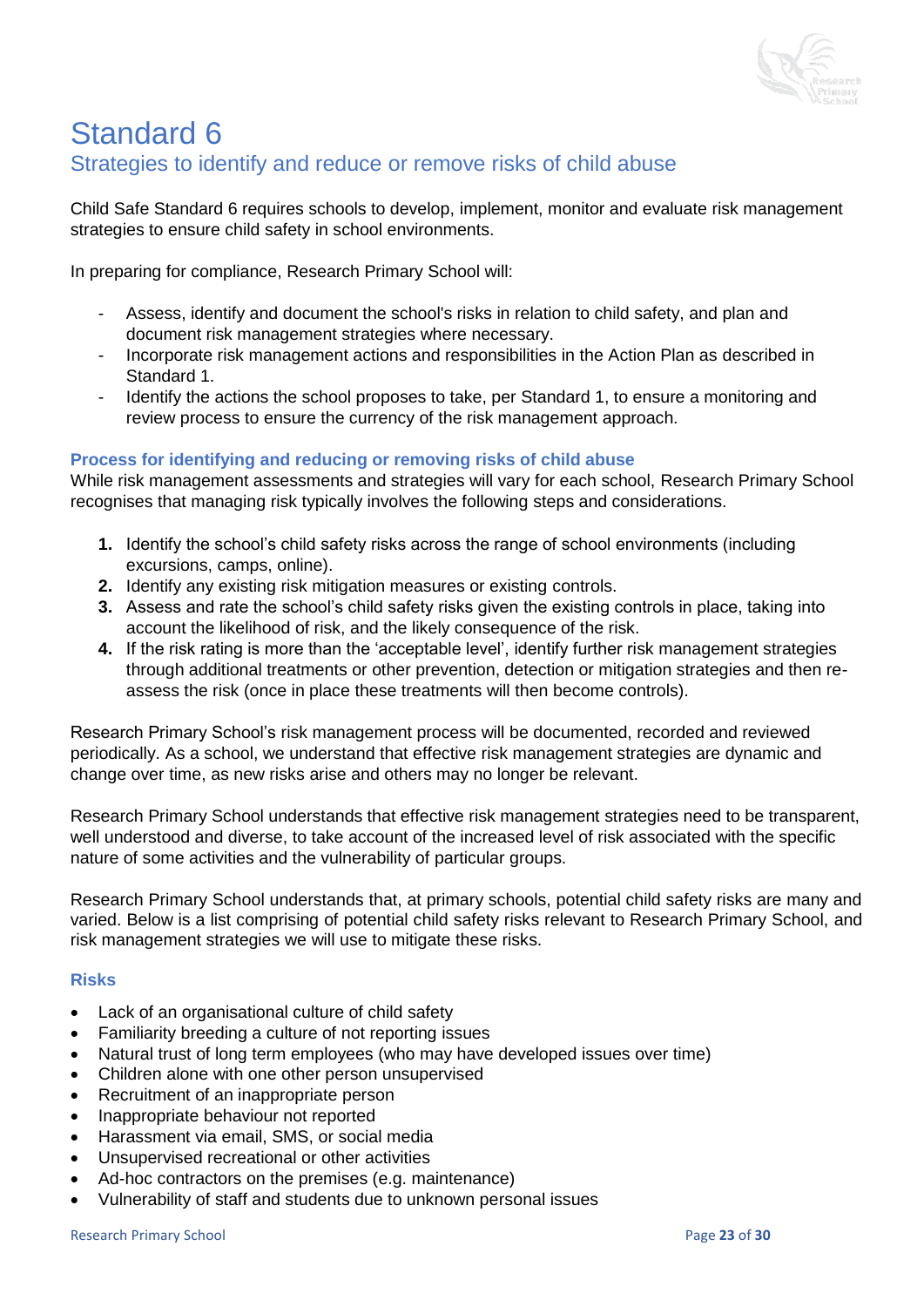

- Unknown people and environments at excursions and camps
- False allegations

#### **Risk Management Strategies**

- Implement an effective child safety risk management strategy
- Child safety code of conduct
- Child safety reporting procedures
- Induction for all visitors, staff, volunteers and contractors
- Train students and staff to detect inappropriate behaviour
- Counselling and other resources
- CCTV for unsupervised areas, and 'hot spot' areas
- Clear windows in walls to enable visibility of occupants
- Non-lockable doors in hot spots
- Assessment of new or changed physical environments for child safety risks
- Supervision or monitoring of activities
- Online searches (Google, Facebook etc.)
- Performance management procedures
- Pre-employment reference checks that include checking for child safety
- Criminal history checks and confirming currency of WWCC/VIT registration
- Psychometric testing

#### **Risk Management Matrix**

| <b>CHILD SAFETY RISK MANAGEMENT</b>         |                                           |                                                                                       |            |                                                                                              |
|---------------------------------------------|-------------------------------------------|---------------------------------------------------------------------------------------|------------|----------------------------------------------------------------------------------------------|
| <b>Child Safety Risk</b>                    | <b>Children at risk</b>                   | Is this a<br>predatory,<br>opportunistic,<br>situational and<br>environment<br>risks? | Likelihood | Control measures in place                                                                    |
| School Camps                                | All children attending<br>camp            | All                                                                                   | Possible   | - Camps Excursion and<br><b>Incursion Policy</b><br>- WWCC Policy<br>- Parent Helpers Policy |
| Excursions                                  | All children attending<br>excursion       | All                                                                                   | Unlikely   | - Camps Excursion and<br><b>Incursion Policy</b><br>- Parent Helpers Policy                  |
| Interschool Sport                           | Children attending sport                  | All                                                                                   | Unlikely   | - All sports taken by VIT<br>registered teachers.<br>- Parent Helpers Policy                 |
| <b>Educational Support</b><br>Staff         | Children working closely<br>with ES staff | All                                                                                   | Unlikely   | - WWCC Policy<br>- ES working within eyeshot of<br>teacher.                                  |
| <b>Specialists</b><br>(Psych, Speech, etc.) | Children attending<br>specialists         | All                                                                                   | Unlikely   | - Use of DET SSSO's<br>- Background checks into<br>private specialists.                      |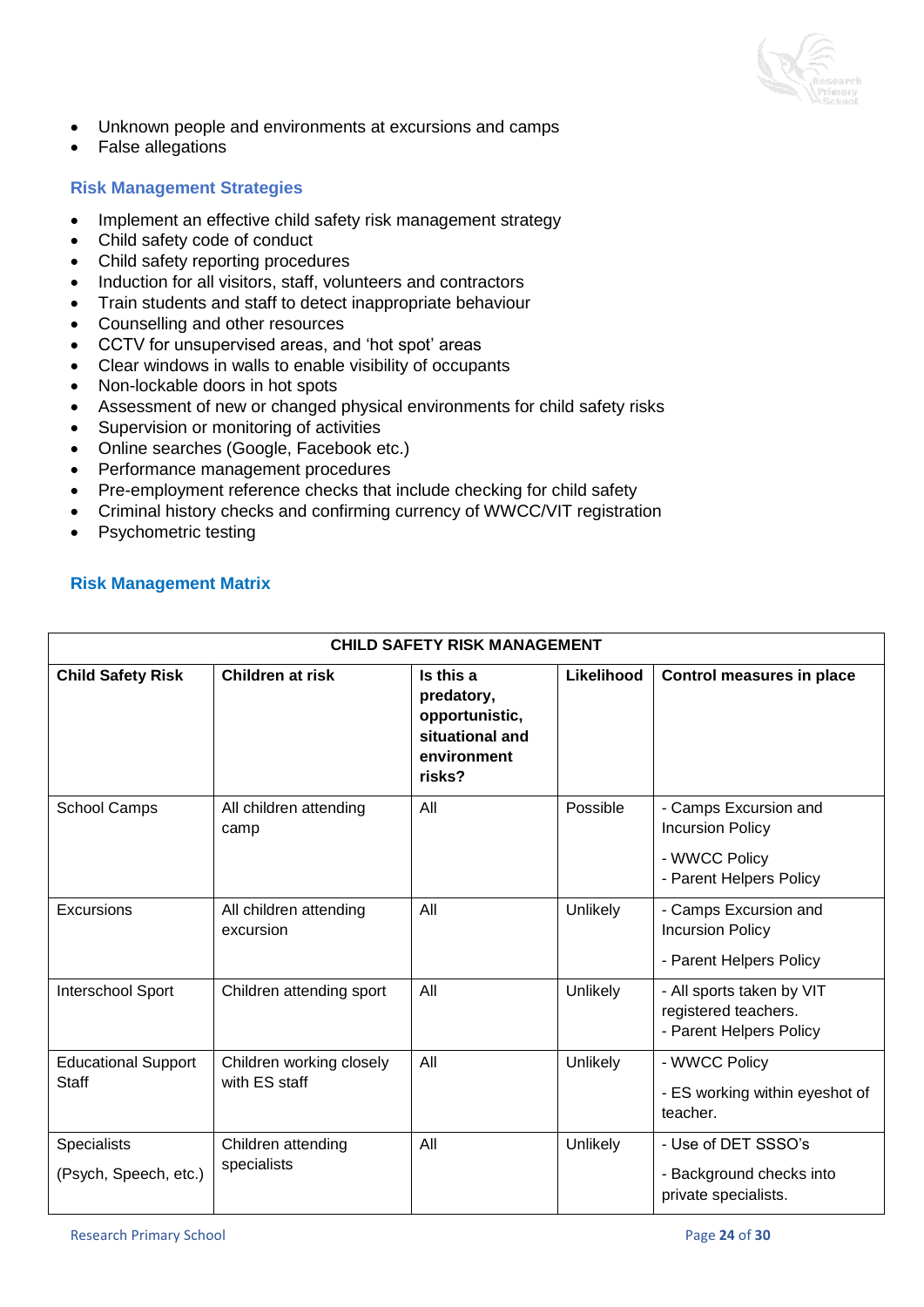

| Pre-Service<br><b>Teachers</b>            | Children in company of<br>teacher    | All           | Unlikely | - Pre-Service Teachers<br>overseen and inducted by Pre-<br>Service Teacher coordinator.                                          |
|-------------------------------------------|--------------------------------------|---------------|----------|----------------------------------------------------------------------------------------------------------------------------------|
|                                           |                                      |               |          | - Pre-Service Teachers work<br>under direct visual supervision<br>by classroom teacher.                                          |
| <b>Work Experience</b><br><b>Students</b> | Children in company of<br>teacher    | All           | Unlikely | - Work experience students<br>overseen and inducted by<br>Work Experience coordinator.                                           |
|                                           |                                      |               |          | - Work experience students<br>work under direct visual<br>supervision by classroom<br>teacher.                                   |
| In-School Lessons,<br>such as music       | Children attending<br>lessons        | All           | Unlikely | - WWCC Policy<br>- Lessons visible to other staff<br>members where possible<br>- School Volunteers and<br><b>Visitors Policy</b> |
| Visiting specialists                      | Children attending                   | All           | Unlikely | - WWCC Policy<br>- Lessons visible to other staff<br>members where possible<br>- School Volunteers and<br><b>Visitors Policy</b> |
| <b>Parent Helpers</b>                     | All                                  | Opportunistic | Unlikely | - Parent Helper policy                                                                                                           |
| School visitors                           | All                                  | Opportunistic | Unlikely | - School Volunteers and<br><b>Visitors Policy</b>                                                                                |
| Contractors                               | All                                  | Opportunistic | Unlikely | - School Volunteers and<br><b>Visitors Policy</b><br>-'Closed for Cleaning' signs for<br>use when working in toilets.            |
| <b>OSHC</b>                               | Children attending OSHC              | Opportunistic | Unlikely | - WWCC Policy                                                                                                                    |
|                                           |                                      |               |          | - OSHC Policy                                                                                                                    |
| Before and After<br>School                | - All                                | All           | Possible | - Duty of Care Policy                                                                                                            |
|                                           | - Children whose parents<br>are late |               |          | - On-Site Supervision Policy<br>- CCTV Policy                                                                                    |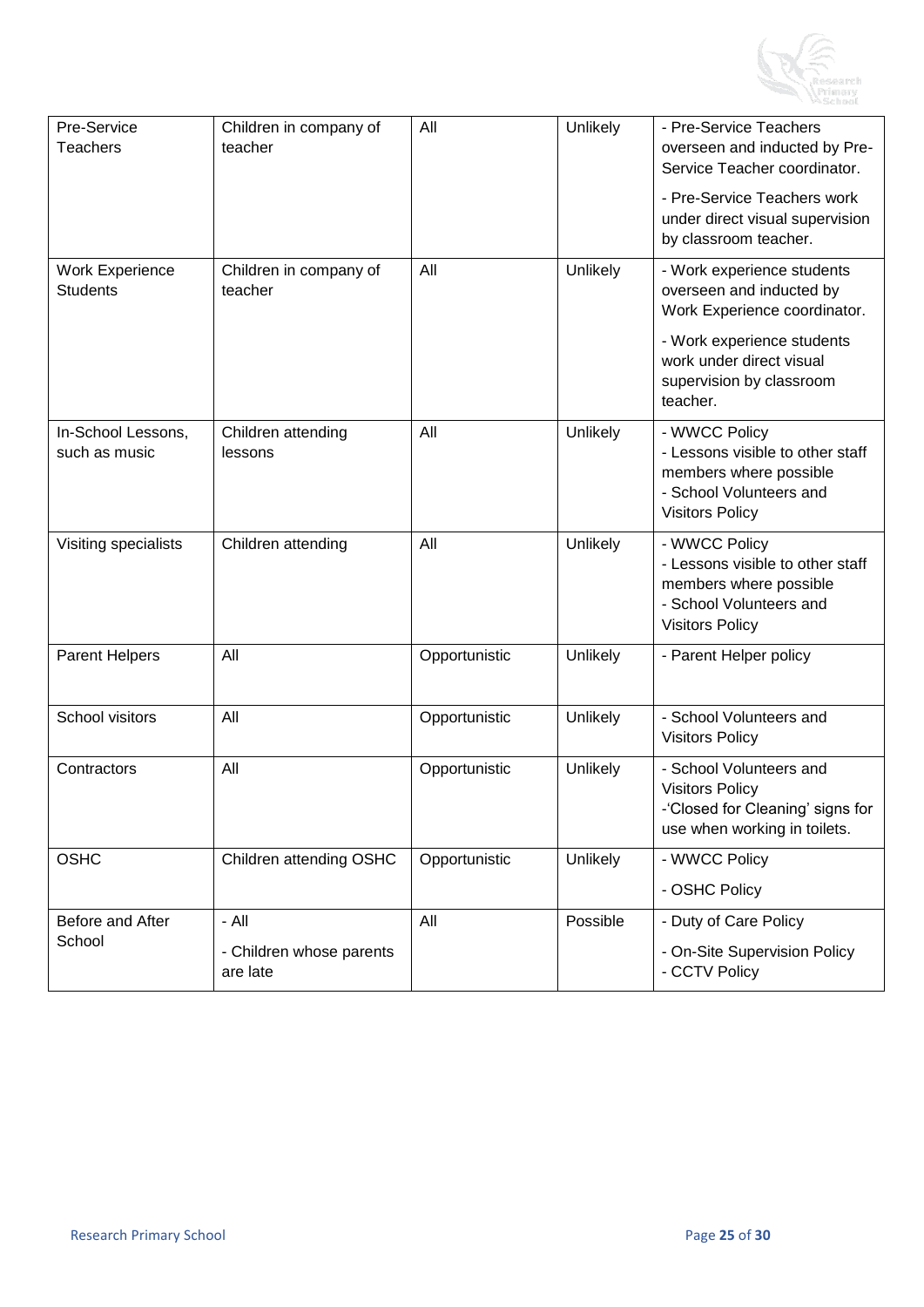

# Standard 7

### Strategies to promote the participation and empowerment of children

#### **Research Primary School understands that children have the right to give their views and opinions about decisions that affect them, and to be listened to.**

Empowerment is about helping children to have their say. Acting to empower children will always guide the work of our school. Research Primary School recognises that participation is important for children, as it provides them an opportunity to have a say about issues and decisions that affect them. Our school is acutely aware that children are more likely to speak up about their concerns about feeling unsafe, or make a complaint, if they feel their views are valued and welcomed.

Research Primary School understands that empowerment and participation is not a one-off event – it is an approach that is an integral part of our school's culture.

Empowering children and facilitating their participation enhances their safety. In Victoria, mandatory child safe standards have been introduced to help protect children from abuse in organisations. Standard seven requires organisations such as Research Primary School to take steps to promote the participation and empowerment of children.

#### **Benefits of empowering and supporting the participation of children**

Research Primary School understands that participation and empowerment are vital components of a child safe organisation that benefits children, families, organisations and staff. Key benefits include:

- Involving and consulting with children enables our school to improve its policies, practices and services, as children provide a unique voice regarding what makes them feel safe and unsafe.
- Facilitating the empowerment and participation of children enhances a culture of child safety and listening to children within our school.
- Children and young people learn new skills, build self-esteem, and develop an understanding of collaboration and rights.
- Children are more likely to report abuse or concerns if they feel safe and empowered in the organisation.
- Children feel their views are valued and listened to. Children are more likely to support the outcome if they have been involved. Research Primary School understands the need to be genuine in our approach to children, and follow through on what we say we will do – we acknowledge that credibility needs to be earned, and can be easily lost.

#### **How Research Primary School encourages the empowerment and participation of children**

As with all activities, Research Primary School understands that it is vital to plan the involvement of children, and will:

- Ensure participation is designed to be:
	- a) ethical
	- b) age appropriate and child-friendly
	- c) culturally respectful
	- d) inclusive of a diverse range of children, demonstrating respect for children of all ages, abilities, social and cultural backgrounds
	- e) positive and fun
	- f) voluntary and with informed consent.
	- Be clear, honest and realistic about the boundaries of a discussion and what can change.
- Give adequate time to consult and make sure the venue is appropriate.
- Listen to what we are being told by children acknowledge, value and take seriously the views put forward by children.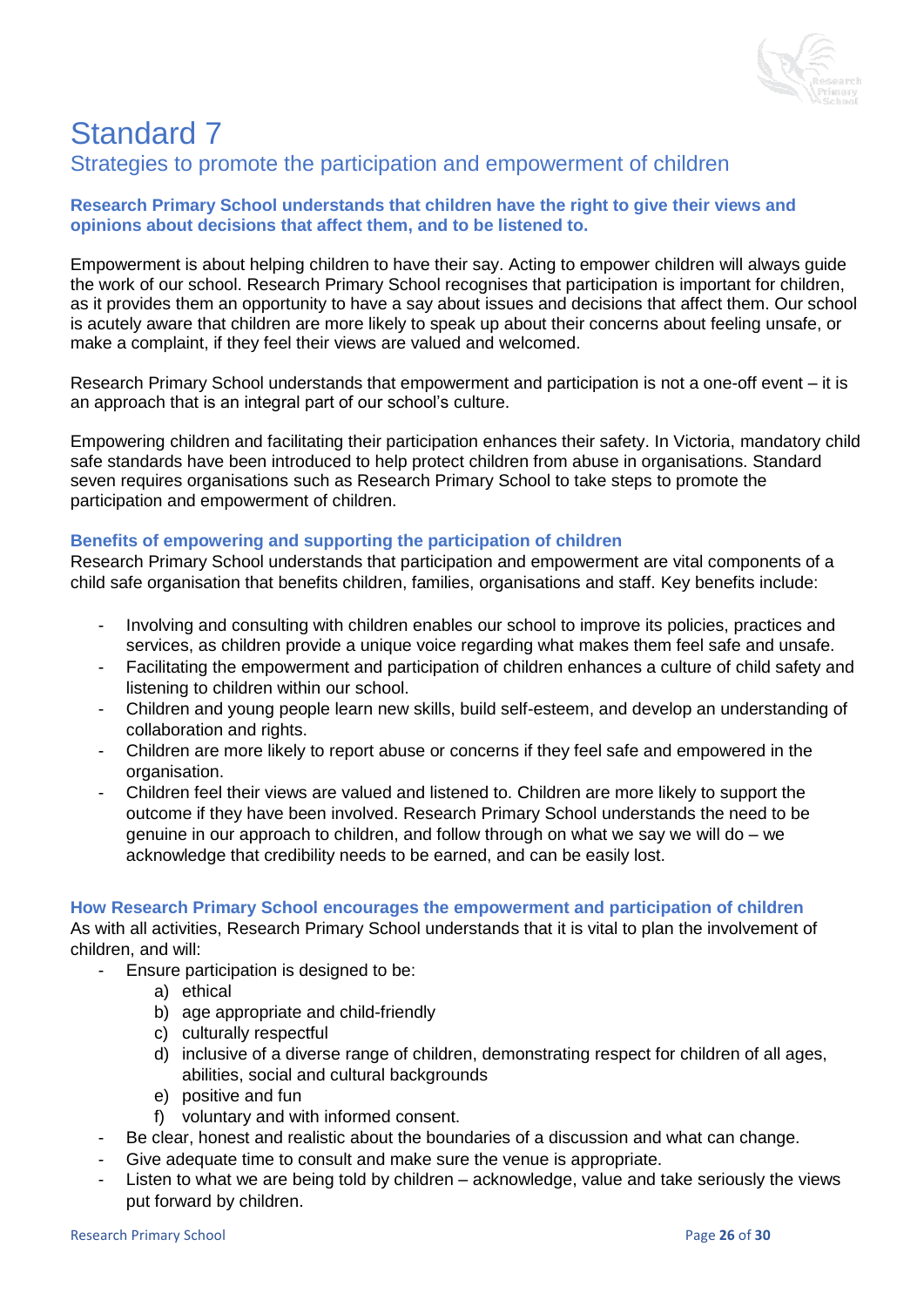

- Ensure adults involved are skilful in facilitating the participation of children.
- Be clear if the discussion will be confidential or if the outcomes will be made public.
- Monitor the impact our consultation may have had on the children involved.
- Ensure we have procedures in place to provide support to any child who may be distressed as a result of their involvement or disclosure of concerns.
- Provide feedback to children about how their views had informed decision-making.
- Deliver appropriate education about: standards of behaviours for students attending school; healthy and respectful relationships (including sexuality); resilience; and child abuse awareness and prevention.
- Promote the Child Safe Standards in ways that are readily accessible, easy to understand, and user-friendly for children.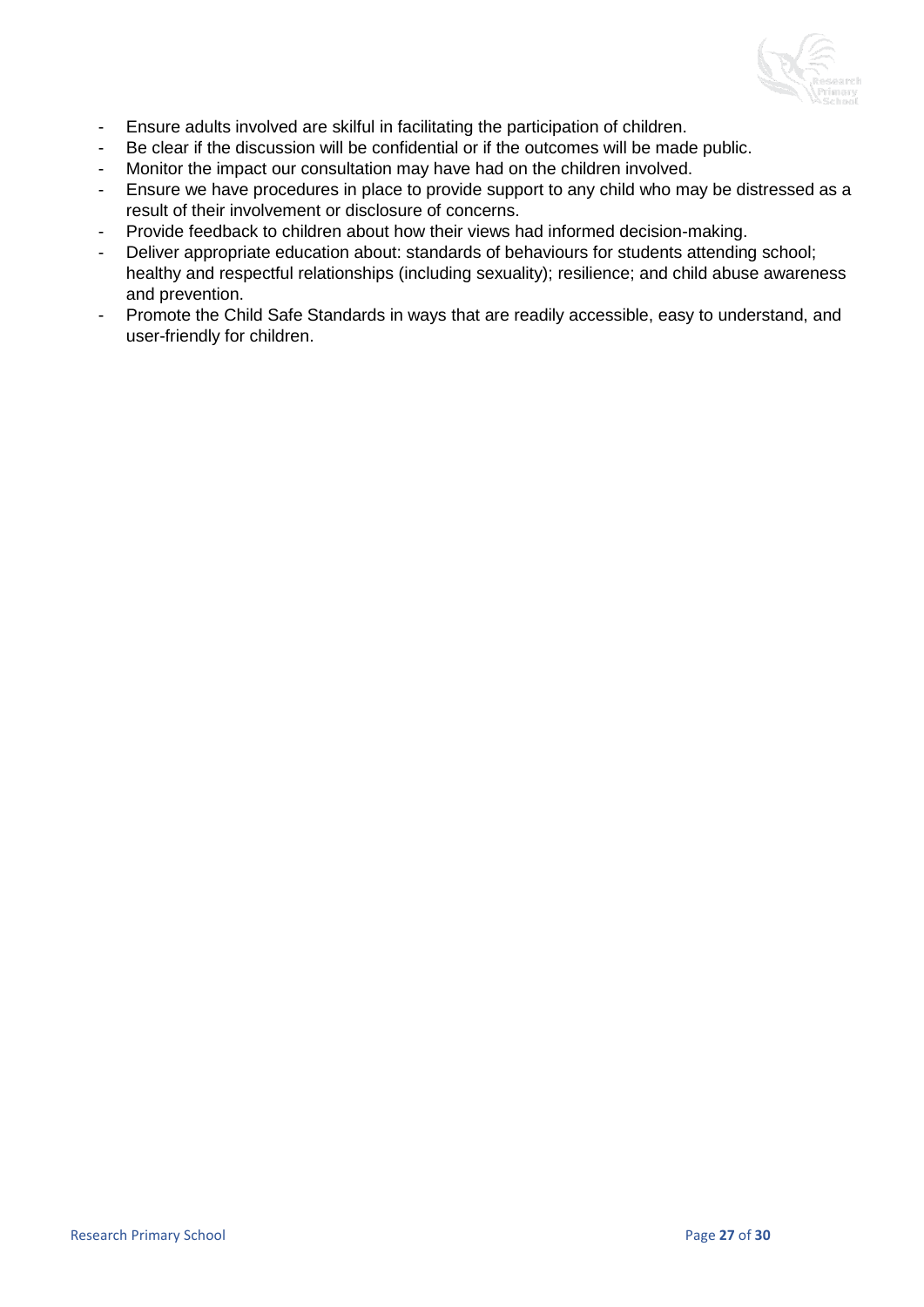# **Appendix PROTECT VEDUCATION Child safe policy outline**





Education<br>and Training

| <b>Purpose</b>                                                                                | The child safe policy sets out the school's approach to creating a child safe organisation<br>where children and young people are safe and feel safe; and provides the policy<br>framework for the school's approach to the Child Safe Standards.                                                                                                                                                                                                                                                                                                                                                                                                                                                                                     |
|-----------------------------------------------------------------------------------------------|---------------------------------------------------------------------------------------------------------------------------------------------------------------------------------------------------------------------------------------------------------------------------------------------------------------------------------------------------------------------------------------------------------------------------------------------------------------------------------------------------------------------------------------------------------------------------------------------------------------------------------------------------------------------------------------------------------------------------------------|
| <b>Scope</b>                                                                                  | All staff, volunteers, contractors and whether or not they work in direct contact with<br>children or young people.<br>Across a range of school forums (e.g. camps, online) and outside of school hours.                                                                                                                                                                                                                                                                                                                                                                                                                                                                                                                              |
| <b>Statement of</b><br><b>Commitment</b>                                                      | <b>School Statement of Commitment</b>                                                                                                                                                                                                                                                                                                                                                                                                                                                                                                                                                                                                                                                                                                 |
| <b>Policy and</b><br>procedures                                                               | Policies and procedures outlining school's approach to the Child Safe Standards are<br>outlined.                                                                                                                                                                                                                                                                                                                                                                                                                                                                                                                                                                                                                                      |
| A child-safe<br>culture                                                                       | The school's culture encourages staff to raise, discuss and scrutinise concerns making it<br>more difficult for abuse to occur and remain hidden.                                                                                                                                                                                                                                                                                                                                                                                                                                                                                                                                                                                     |
|                                                                                               | The school's plan for creating a child safe culture can be found on the website and in the<br>school policies folder.                                                                                                                                                                                                                                                                                                                                                                                                                                                                                                                                                                                                                 |
| <b>Personnel</b><br>understand<br>their roles and<br>responsibilities<br>/ Code of<br>conduct | School leaders will ensure that each person understands their role, responsibilities and<br>behaviour expected in protecting children and young people from abuse and neglect.<br>Staff will comply with the school's Code of Conduct.<br>The school's Code of Conduct sets out clear awareness of the difference between<br>appropriate and inappropriate behaviour.                                                                                                                                                                                                                                                                                                                                                                 |
| <b>Human</b><br><b>resources</b><br>practices and<br>training                                 | The school applies best practice standards in the recruitment and screening of staff, and<br>will take all reasonable steps to ensure that it engages the most suitable and appropriate<br>people to work with children. We will ensure that staff induction, education and training<br>programs are a vital part of our commitment to safeguarding children and young people<br>from abuse and neglect.<br>All prospective staff and appropriate volunteers are required to undergo National Criminal<br>History Records check and maintain a valid Working with Children Check.<br>The school's approach to human resources practices that ensure child safety can be found<br>on the website at and in the school policies folder. |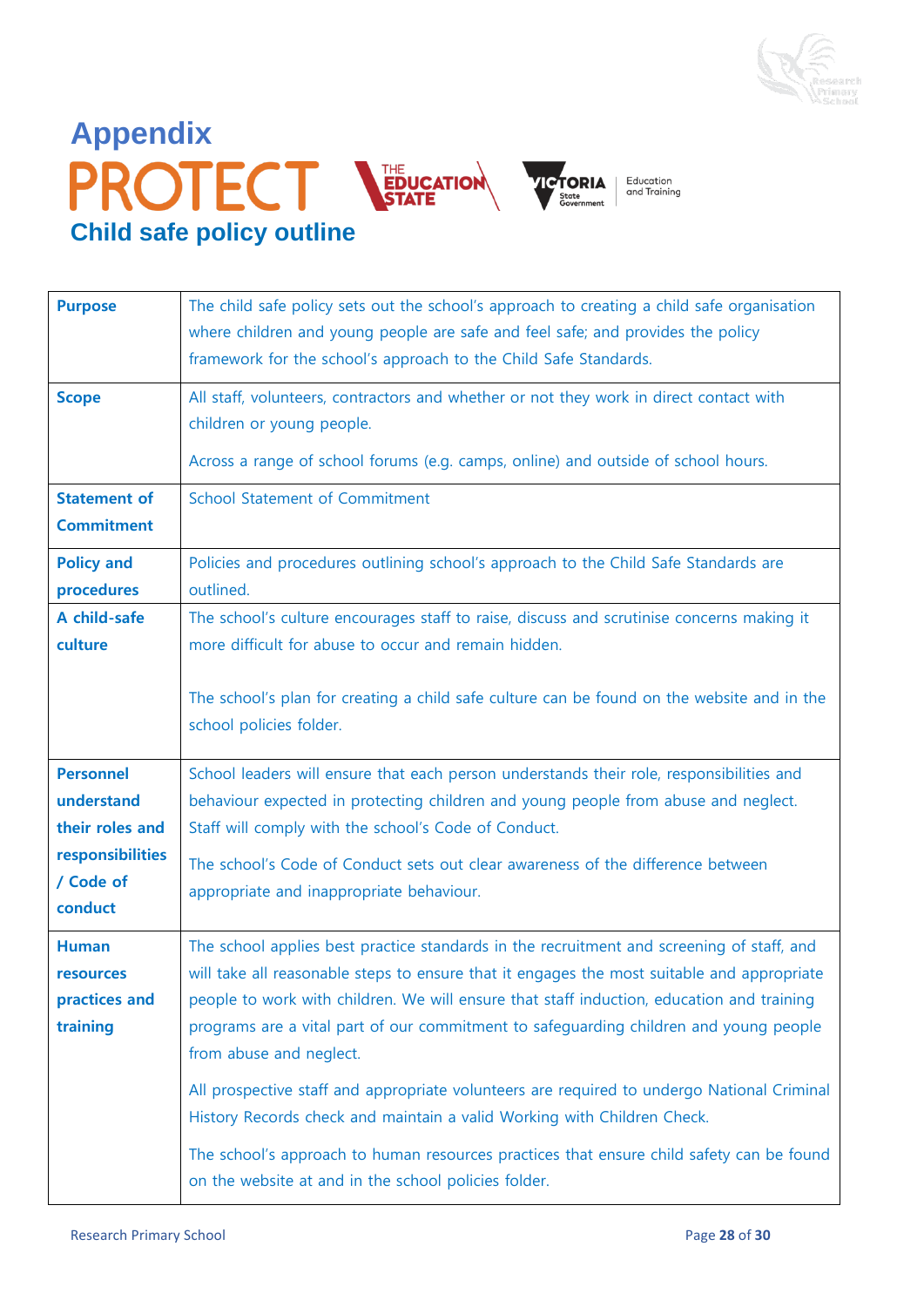

| <b>Reporting a</b><br>child safety<br>concern or<br>complaint<br><b>Risk reduction</b> | The school has clear expectations for staff and volunteers in making a report about a<br>child or young person who may be in need of protection. Immediate action should<br>include reporting their concerns to the DHHS Child Protection or another appropriate<br>agency and notifying the principal or a member of the school leadership team of their<br>concerns and the reasons for those concerns.<br>The school will take action to respond to a complaint.<br>The school's policy and procedures for reporting a child safety concern or complaint can<br>be found in the school policy folder.<br>The School believes the wellbeing of children and young people is paramount, and is                              |
|----------------------------------------------------------------------------------------|------------------------------------------------------------------------------------------------------------------------------------------------------------------------------------------------------------------------------------------------------------------------------------------------------------------------------------------------------------------------------------------------------------------------------------------------------------------------------------------------------------------------------------------------------------------------------------------------------------------------------------------------------------------------------------------------------------------------------|
| and<br>management                                                                      | vigilant in ensuring proper risk management processes. The school recognises there are<br>potential risks to children and young people and will take a risk management approach<br>by undertaking preventative measures.                                                                                                                                                                                                                                                                                                                                                                                                                                                                                                     |
| <b>Listening to</b><br>children                                                        | The school has developed a safe, inclusive and supportive environment that involves and<br>communicates with children, young people and their parents/care givers. We encourage<br>child and parent/ care giver involvement and engagement that informs safe school<br>operations and builds the capability of children and parents/care givers to understand<br>their rights and their responsibilities.<br>When the school is gathering information in relation to a complaint about alleged<br>misconduct with, or abuse of, a child the school will listen to the complainant's account<br>of things and take them seriously, check understanding and keep the child (or their<br>parent/carer) informed about progress. |
| <b>Confidentiality</b><br>and Privacy                                                  | This school collects, uses and discloses information about particular children and their<br>families in accordance with Victorian privacy law. The principles regulating the collection,<br>use and storage of information is included in the School Privacy Policy."                                                                                                                                                                                                                                                                                                                                                                                                                                                        |
| <b>Policy</b><br>evaluation and<br>review                                              | To ensure ongoing relevance and continuous improvement, this policy will be reviewed in<br>the context of school self-evaluation undertaken as part of the school accountability<br>framework. The review will include input from students, parents and the school<br>community.                                                                                                                                                                                                                                                                                                                                                                                                                                             |
| <b>Definitions</b>                                                                     | Ministerial Order 870 provides definitions, including:                                                                                                                                                                                                                                                                                                                                                                                                                                                                                                                                                                                                                                                                       |
|                                                                                        | Child abuse includes-<br>any act committed against a child involving:<br>a sexual offence or<br>$\Omega$<br>an offence under section 49B(2) of the Crimes Act 1958 (grooming)<br>$\circ$<br>the infliction, on a child, of:<br>physical violence or<br>$\circ$<br>serious emotional or psychological harm<br>$\circ$<br>serious neglect of a child.<br>$\circ$                                                                                                                                                                                                                                                                                                                                                               |
| <b>Research Primary School</b>                                                         | Page 29 of 30                                                                                                                                                                                                                                                                                                                                                                                                                                                                                                                                                                                                                                                                                                                |